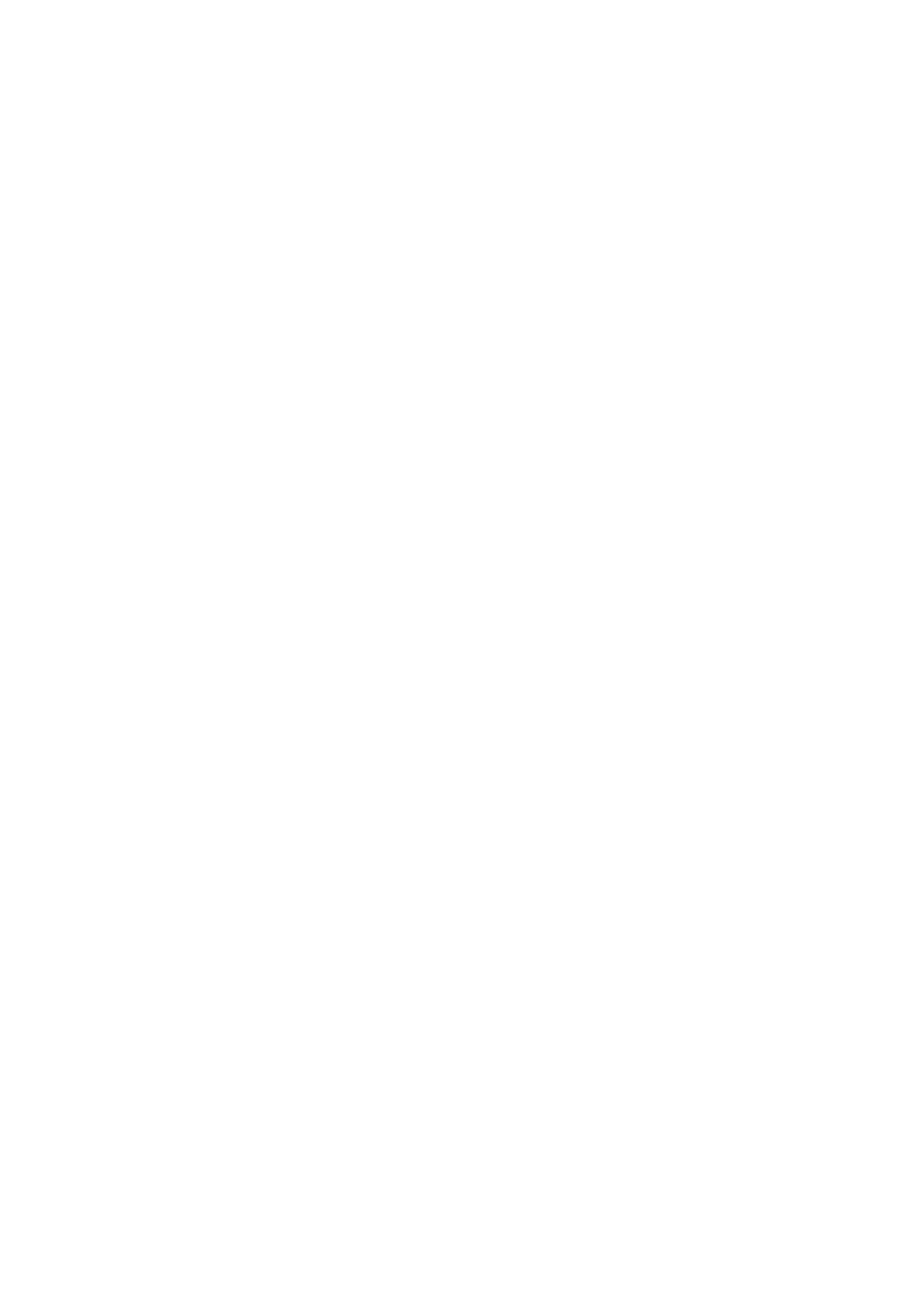**EUROPEAN UNIVERSITY INSTITUTE DEPARTMENT OF LAW**

*Rationality within REACH? On Functional Differentiation as the Structural Foundation of Legitimacy in European Chemicals Regulation* 

**POUL KJAER**

EUI Working Paper LAW No. 2007/18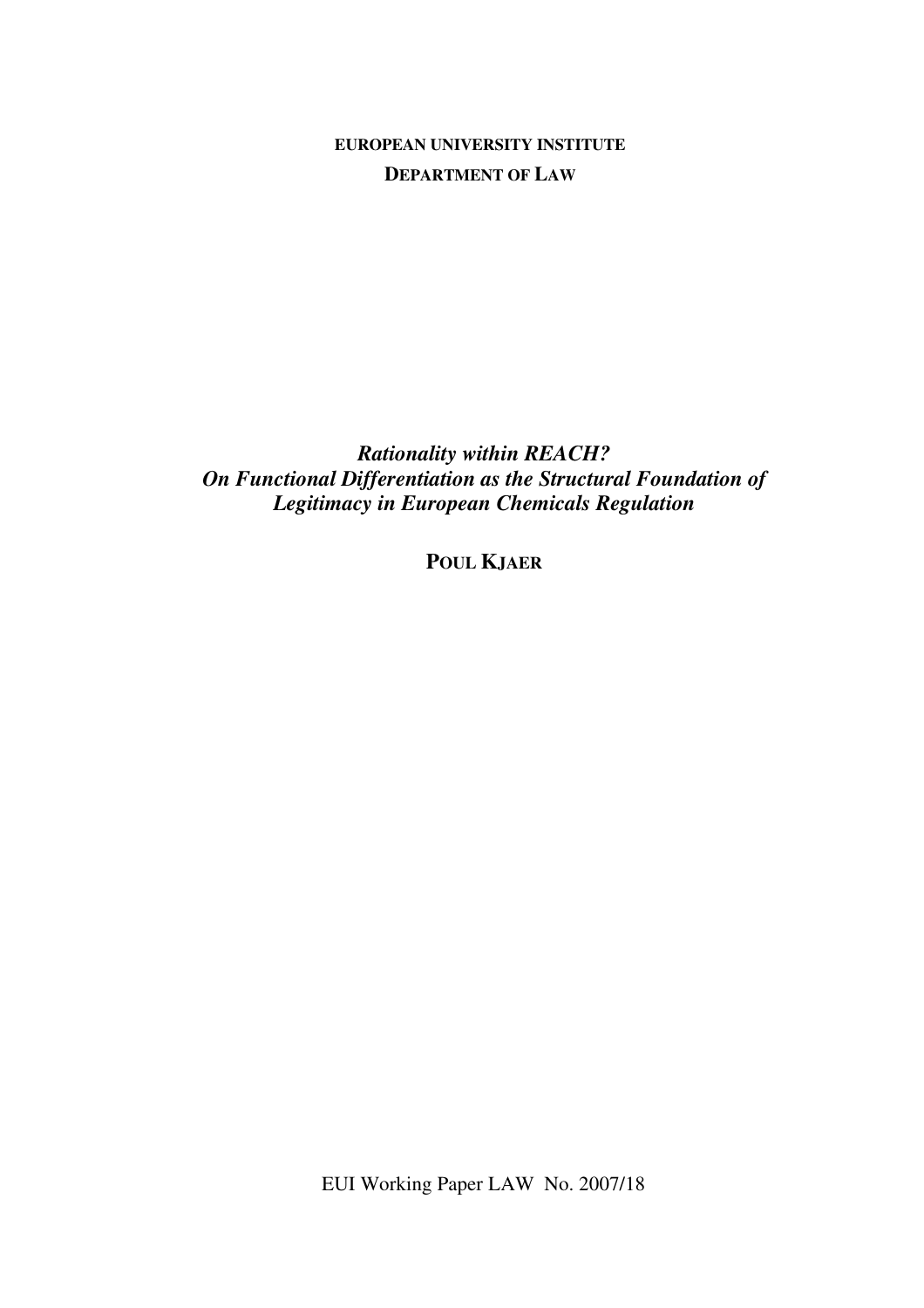This text may be downloaded for personal research purposes only. Any additional reproduction for other purposes, whether in hard copy or electronically, requires the consent of the author(s), editor(s). If cited or quoted, reference should be made to the full name of the author(s), editor(s), the title, the working paper or other series, the year, and the publisher.

The author(s)/editor(s) should inform the Law Department of the EUI if the paper is to be published elsewhere, and should also assume responsibility for any consequent obligation(s).

ISSN 1725-6739

© 2007 Poul Kjaer

Printed in Italy European University Institute Badia Fiesolana I – 50014 San Domenico di Fiesole (FI) Italy

> http://www.eui.eu/ http://cadmus.eui.eu/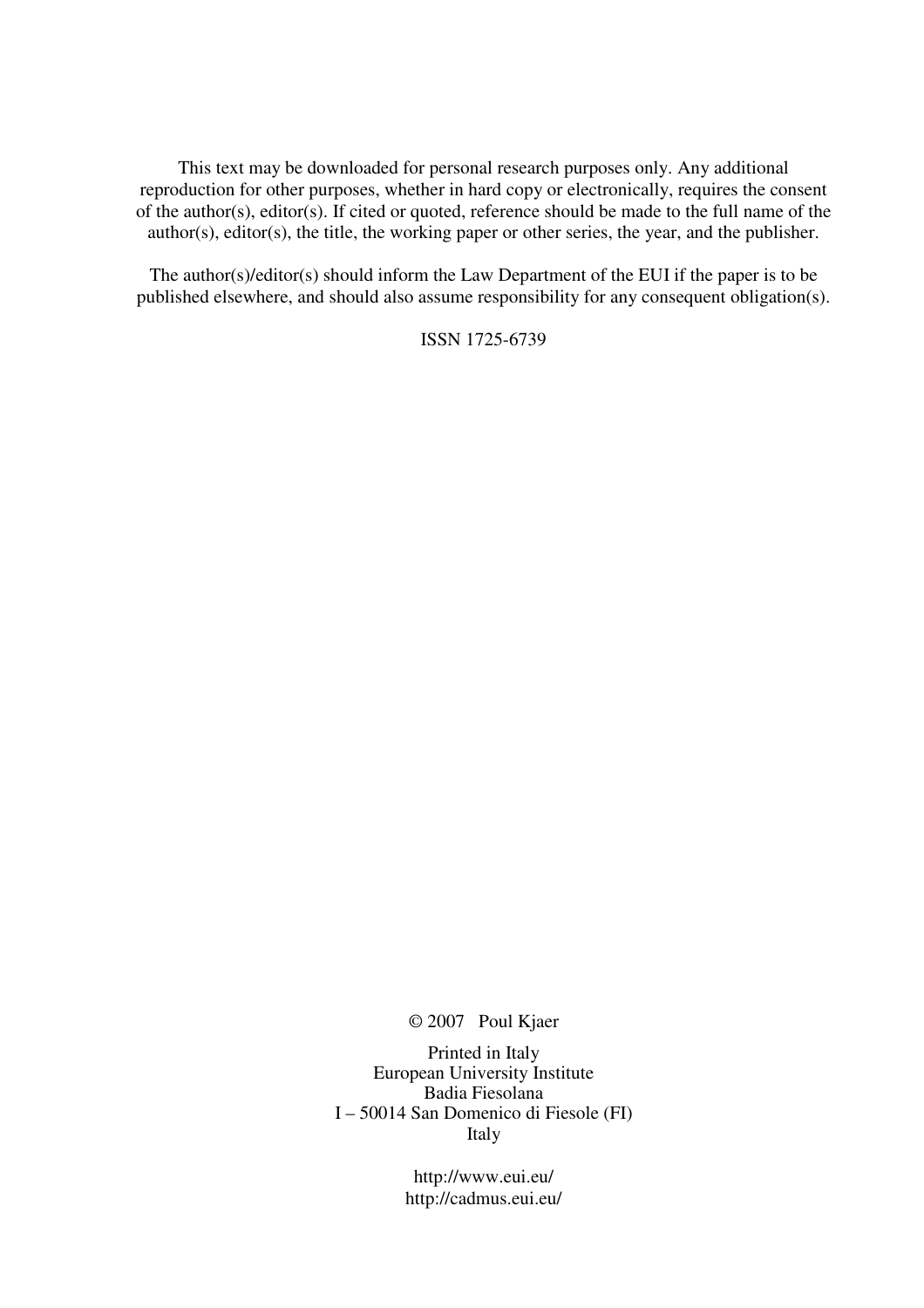#### **Abstract**

This paper analyses the potential legitimacy basis of REACH, the new regulatory system for the EC chemicals market. It is argued that three different potential sources of legitmacy exists: i) the "quasi-democratic" process within which it was established; ii) proceduralisation; and iii) through an institutional design which is aimed at fostering deliberation. This threefold legitimacy basis reflects the hybrid nature of the regulatory structure of REACH. It is, however, also argued that the underlining feature of all three forms is that they are based on or conditioned by a high level of functional differentiation. Hence, it is argued that the prevalence of functional differentiation serves as a structural condition for the construction of an adequate legitimacy basis for transnational regulatory structures. In addition, functional differentiation must be regarded as a source of legitimacy in its own right. An adequate model of transnational governing and governance in the European context must therefore systematically confront the reality and necessity of functional differentiation.

#### **Keywords**

Governance, Legitimacy, Non-majoritarian Institutions, Regulation, Risk Regulation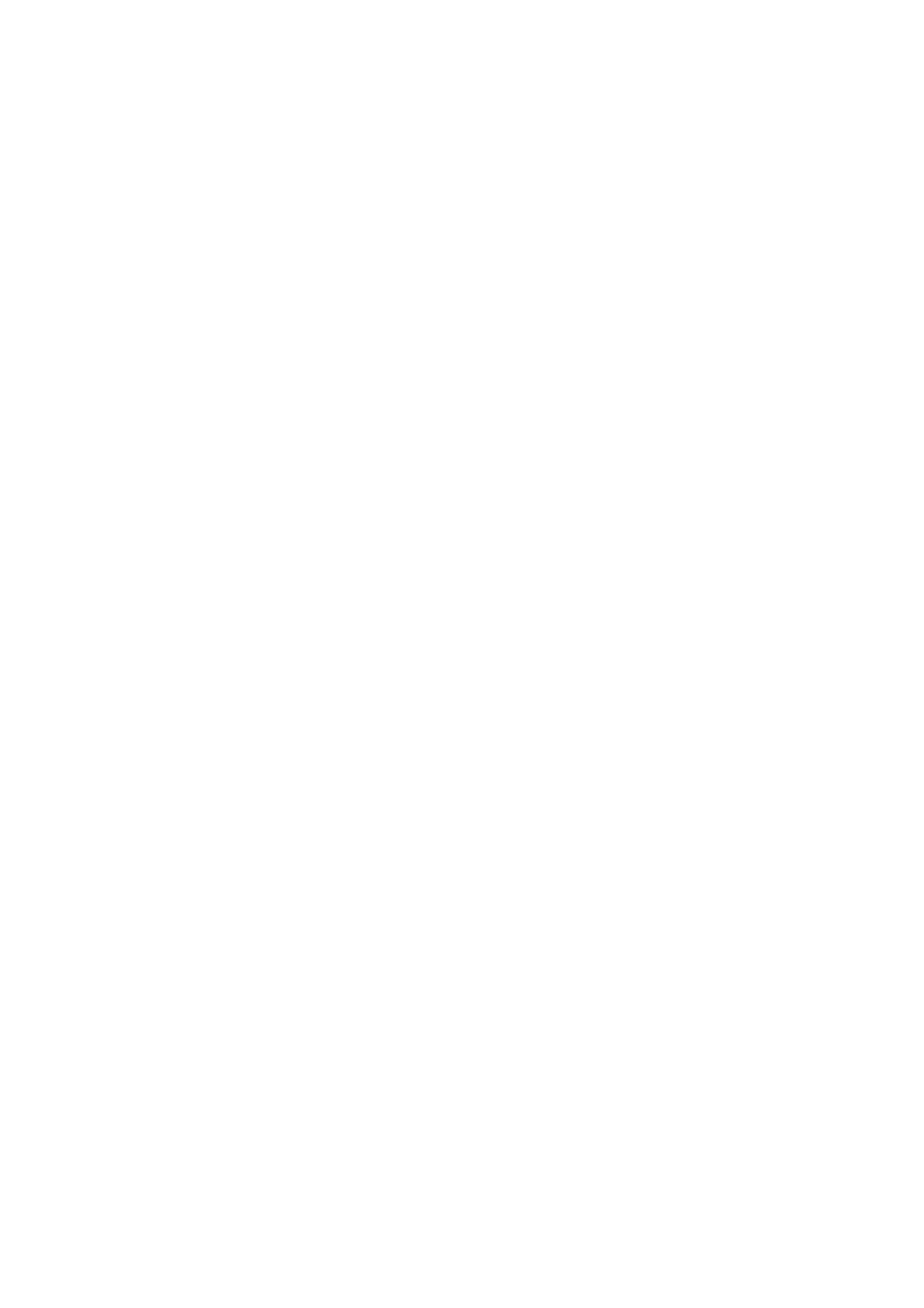## *Rationality within REACH?<sup>1</sup> On Functional Differentiation as the Structural Foundation of Legitimacy in European Chemicals Regulation*

Poul  $K*i* aer<sup>2</sup>$ 

## **1. Introduction**

 $\overline{a}$ 

Within the realm of EC market regulation the new regulatory system for the EC chemicals market, REACH (Registration, Evaluation, Authorization and Restriction of Chemicals), which was finally adopted by the European Parliament (EP) and the Council of the European Union (the Council) in December 2006 and entered into force on  $1<sup>st</sup>$  June 2007, is the largest single reform of market regulation undertaken to date.<sup>3</sup>

This paper analyses the legitimacy basis of the new policy both in terms of the political process leading to the adoption of the regulation and in relation to how the regulatory system is envisaged to function when up and running. Through a reconstruction of the policy process and the regulatory structure it is shown that claims of legitimacy are based on three different sources: i) the "quasi-democratic" process within which it was established; ii) proceduralisation; and iii) – although mostly implicitly - through an institutional design which is aimed at fostering deliberation. The attempt to derive legitimacy from this threefold basis reflects the hybrid nature of the REACH governance structure. In addition, it is argued that the underlining feature of all three

<sup>1</sup> An earlier version of this paper was presented at the 1<sup>st</sup> Recon Workshop (WP.9) which took place in Florence on 9 March 2007 under the title Re-Reframing Transnational Governance. I would like to thank Christian Joerges and Gregory Shaffer as well other participants for extremely useful comments and suggestions. I would also like to thank Erik Eriksen and John Erik Fossum for comments on an earlier draft.

 $\overline{2}$ Researcher, European University Institute, Florence. Email: poul.kjaer@eui.eu

<sup>3</sup> According to industry sources the chemicals industry is one of the largest industrial sectors in the EC. It employs around 4 million people directly and indirectly. The EC chemicals industry has a global market share of 30%making it the world leader. In 2005 the EC exported chemicals for €110 billion and imports were  $\epsilon$ 72 billion, creating a trade surplus of  $\epsilon$ 38 billion. The EC chemicals industry compromises around 27. 000 companies but is dominated by a few multinational companies which produces some 70% of output. In 2004 main producers were Germany (25% of EC total), France (16 % of EC total), Italy (12% of EC total) and United Kingdom (10% of EC total). Source: European Chemical Industry Council website www.cefic.org visited on 13/2/2007.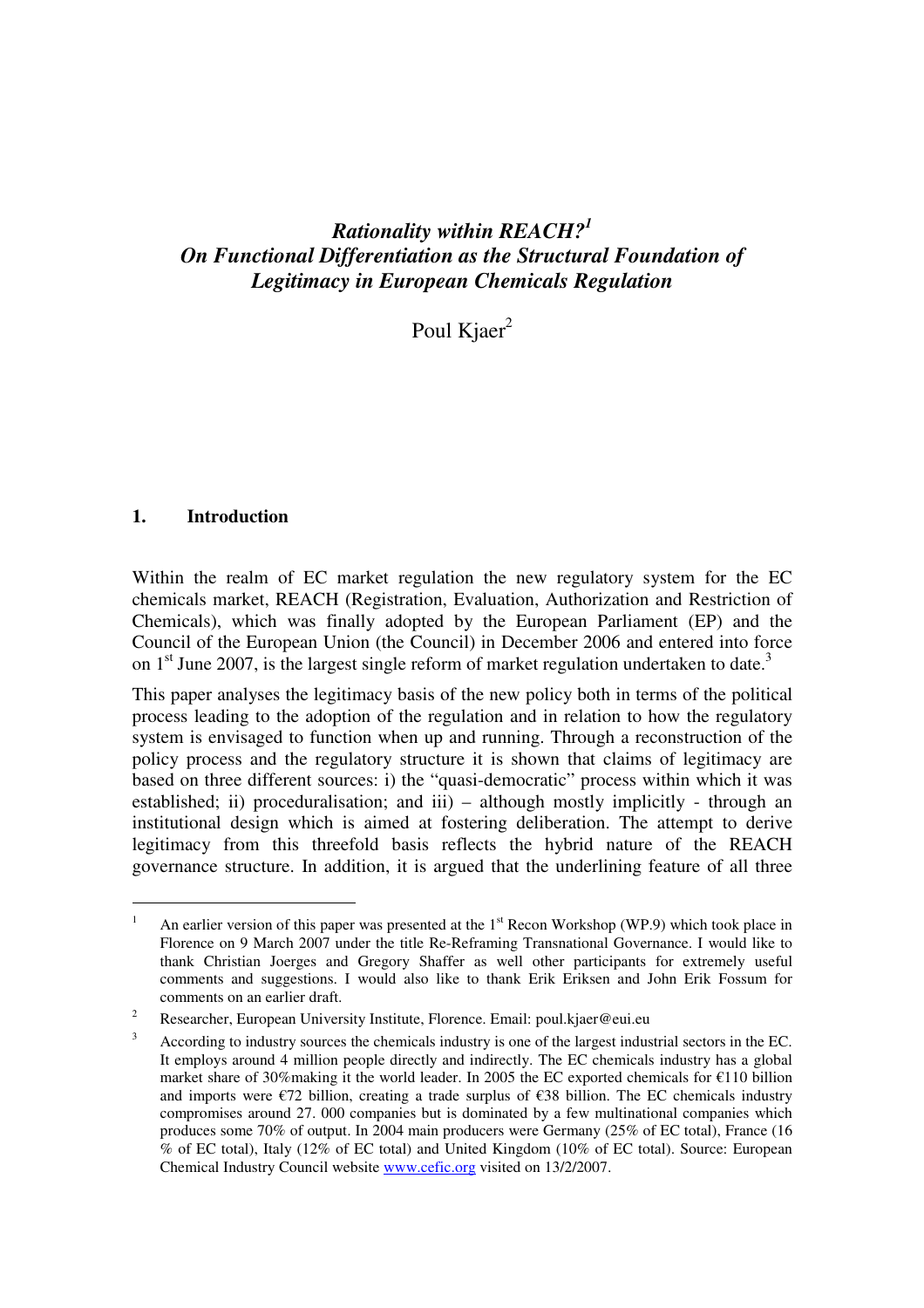#### Poul Kjaer

forms is that they are based on or conditioned by a high level of functional differentiation. Hence, the prevalence of functional differentiation plays the role of a structural condition for the construction of an adequate legitimacy basis for transnational regulatory structures. It is furthermore argued that functional differentiation must be regarded as a potential source of legitimacy in its own right.

A caveat: The paper starts out with a comprehensive description of the historical background, policy objectives, institutional structures and procedures of REACH (sections 2 to 6). Hence, the informed reader might prefer to proceed immediately to the more theoretically informed discussion (sections 7 to 10).

## **2. The Evolution of European Chemicals Legislation**

Chemicals regulation has a long history in the European context. The first directive relating to the classification, packaging and labelling of dangerous substances was adopted in 1967,<sup>4</sup> and has been amended seven times. The most important changes were adopted in 1979 when a harmonised notification system was introduced for all new substances being placed on the market from  $1981$  onwards<sup>5</sup> and in 1992 when risk assessments were introduced for new substances.<sup>6</sup> In 1976 another directive imposed specific restrictions on the marketing and use of a large number of substances.<sup>7</sup> In 1988 an additional directive was introduced on the classification and labelling of dangerous preparations (mixtures of two or more substances).<sup>8</sup> In 1993 a regulation introduced measures for the evaluation and control of existing substances, defined as substances placed on the market before  $1981$ .<sup>9</sup> The regulation initiated a process aimed at testing and evaluating these substances in order to assess their potential risks. Apart from these major pieces of legislation industry sources state that more than 500 additional pieces of Community legislation are related to or have an impact on the EC chemicals industry.<sup>10</sup>

<sup>4</sup> Directive 67/548/EEC of the Council of 27 June 1967 on the approximation of laws, regulations and administrative provisions relating to the classification, packaging and labelling of dangerous substances.

<sup>5</sup> Directive 79/831/EEC of the Council of 18 September 1979 amending Directive 67/548/EEC of the Council of 27 June 1967 on the approximation of laws, regulations and administrative provisions relating to the classification, packaging and labelling of dangerous substances.

<sup>6</sup> Directive 92/32/EEC of the Council of 30 April 1992 amending Directive 67/548/EEC of the Council of 27 June 1967 on the approximation of laws, regulations and administrative provisions relating to the classification, packaging and labelling of dangerous substances.

<sup>7</sup> Directive 76/769/EEC of the Council of 27 July 1976 relating to restrictions on the marketing and use of certain dangerous substances and preparations.

<sup>8</sup> Directive 88/379/EEC of the Council of 7 June 1988 relating to the classification, packaging and labeling of dangerous preparations, revised by Directive 1999/45 EC of the European Parliament and the Council of 31 May 1999.

<sup>9</sup> Regulation (EEC) No 793/1993 of the Council of 23 March 1993 on evaluation and control of risks of existing substances.

<sup>&</sup>lt;sup>10</sup> European Chemical Industry Council website www.cefic.org visited on 31 January 2007.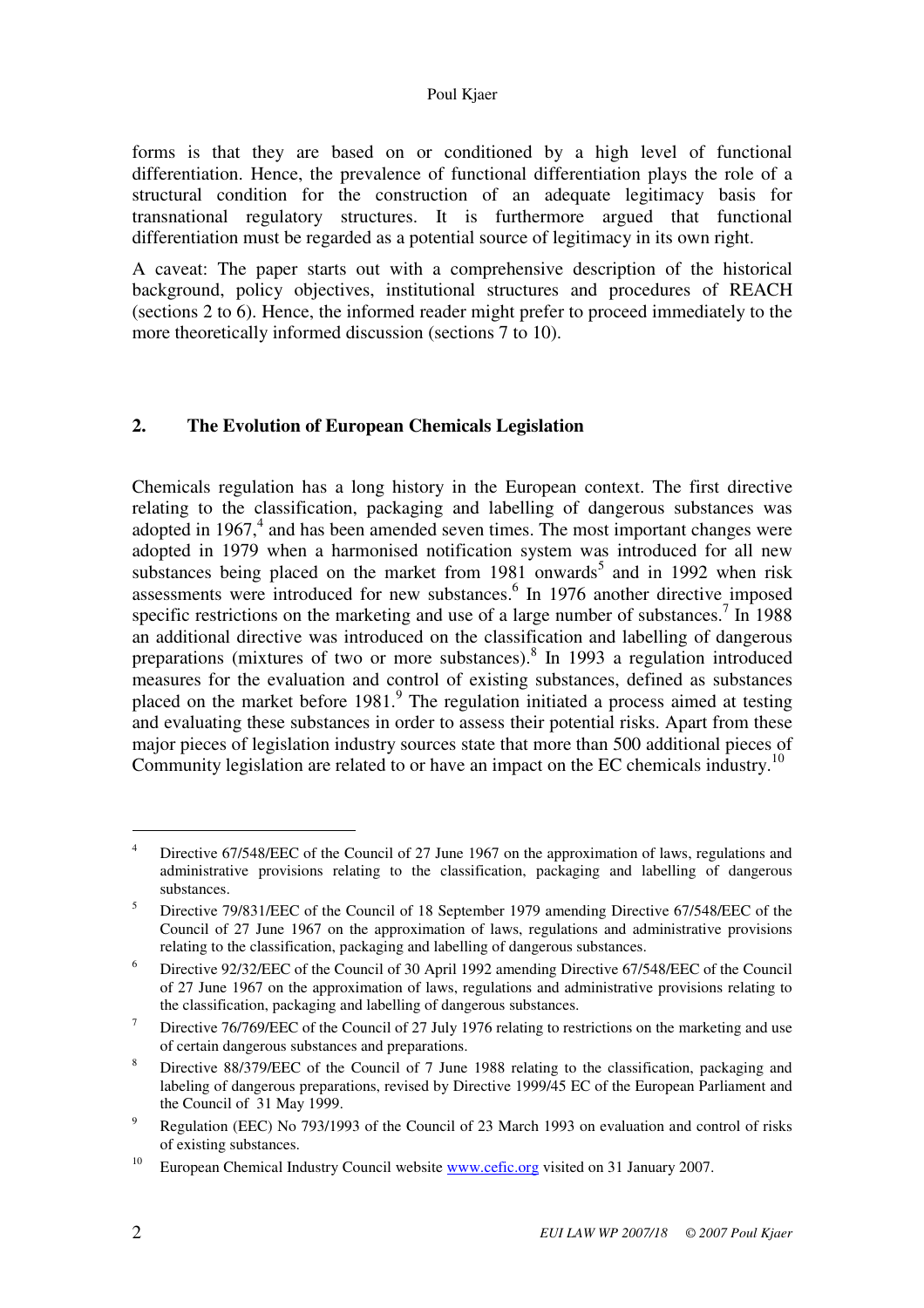## **3. The REACH Policy Process**

The policy process leading to REACH was initiated by an alliance consisting of DG Environment (formerly DG XI), certain Member States (MS) most notably Austria, Denmark, Finland, The Netherlands and Sweden and a wide range of environmentalist groups, which argued that the existing level of risk regulation in the chemicals area was insufficient and outdated. This triggered an informal meeting of the Council configuration of Environmental Ministers in April 1998 where the Commission committed itself to performing an extensive review of existing chemicals legislation,  $11$ in order to clarify to what extent the existing legislation contained adequate standards for risk regulation. The review identified major problems. First of all the distinction between existing substances, placed on the market before 1981, and "new" substances placed on the market after 1981. By the end of the millennium only 2700 substances fell into the category of new substances, which were subject to testing requirements. The category of "old" substances, however, contained more than 100 000 substances, only 140 of which had at the time been subject to comprehensive risk assessments carried out by MS authorities on the basis of Council Regulation  $793/1993$  EEC.<sup>12</sup> Hence, the existing system of risk assessment was characterised as being far too slow. Moreover, the existing system only focused on producers, not on downstream users. Consequently, it remained extremely difficult to acquire knowledge about the actual use of the chemical substances, and hence close to impossible to provide scientific evidence of negative impacts throughout the supply chain. The review report was adopted by the Commission in November 1998 and welcomed by the Council in December 1998.<sup>13</sup> In February 1999 a stakeholders meeting was held with regulators, scientists, industry, consumer and environmental representatives. In June 1999 the Council adopted a set of conclusions for a future strategy, thus acknowledging the need for a new approach to chemicals regulation, and it then called on the Commission to submit a policy document outlining a strategy. The Commission published a white paper in February 2001 outlining the REACH proposal.<sup>14</sup> An additional stakeholder meeting was held in April 2001. The white paper provided the basis for a draft proposal, which was debated in the Environmental Council June in 2001, leading to a resolution from the EP in November of the same year. Both institutions expressed support for a continuation of the reform process and urged the Commission to strengthen the envisaged provisions for consumer, environment, human and animal protection. Industry largely opposed the proposal.<sup>15</sup>

<sup>&</sup>lt;sup>11</sup> More specifically of the amended version of Directive 67/548/EEC of the Council of 27 June 1967 on the approximation of laws, regulations and administrative provisions relating to the classification, packaging and labelling of dangerous substances, Directive 76/769/EEC of the Council of 27 July 1976 relating to restrictions on the marketing and use of certain dangerous substances and preparations, Directive 88/379/EEC of the Council of 7 June 1988 relating to the classification, packaging and labeling of dangerous preparations, revised by Directive 1999/45 EC of the European Parliament and the Council of 31 May 1999, Regulation (EEC) No 793/1993 of the Council 23 March 1993 on evaluation and control of risks of existing substances.

<sup>&</sup>lt;sup>12</sup> Commission White Paper: Strategy for a future Chemicals Policy. COM (2001) 88 final, pp. 6

<sup>&</sup>lt;sup>13</sup> Commission Working Document SEC (1998) 1986 Final.

<sup>&</sup>lt;sup>14</sup> European Commission: White Paper. Strategy for a future Chemicals Policy. COM (2001) 88 final.

<sup>&</sup>lt;sup>15</sup> The position of the EC Chemicals industry is available at http://cms.cefic.be/Templates/ shwStory.asp?NID=494&HID=448 , visited 13 February 2007.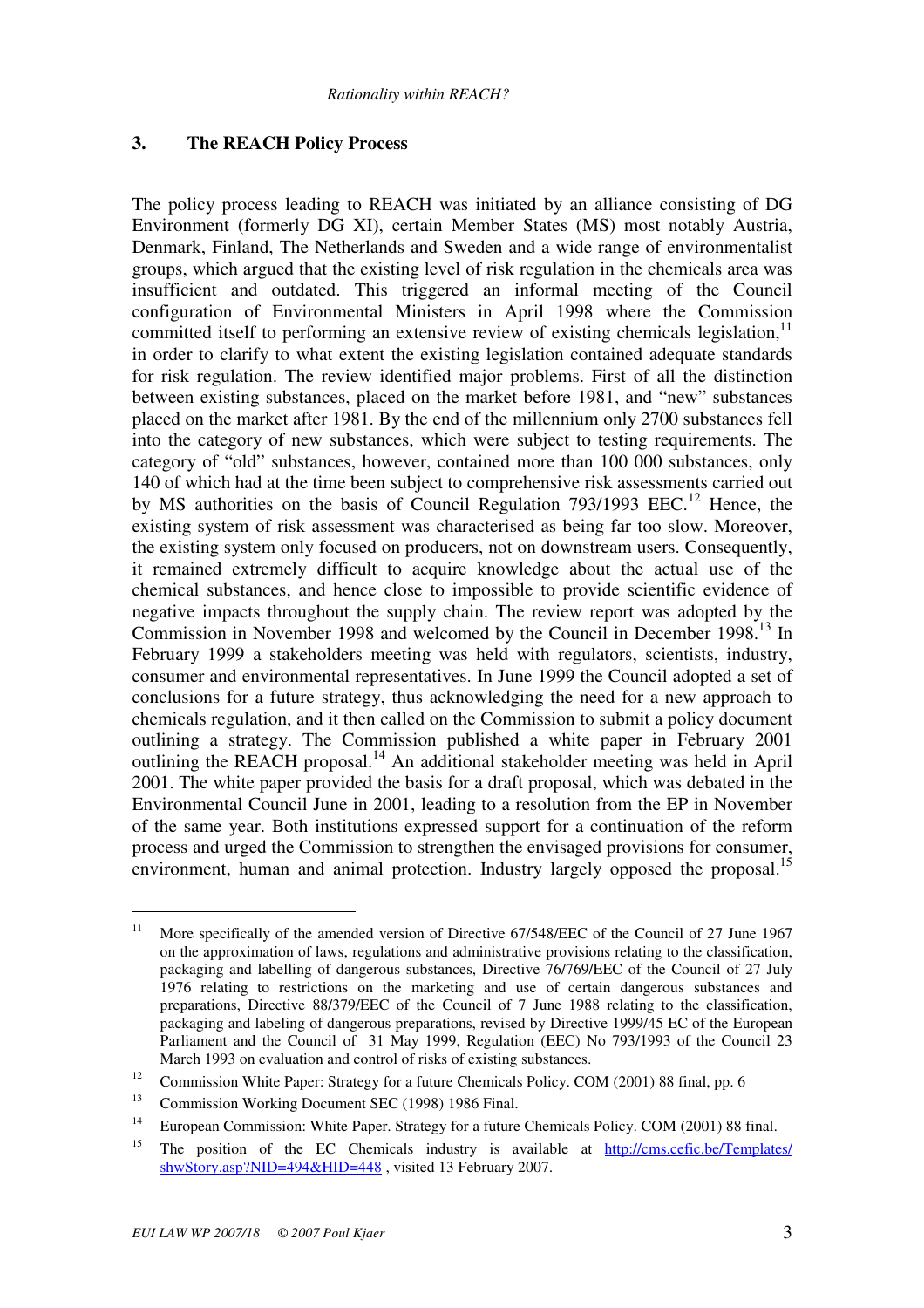From October 2001 to February 2002 technical working groups with members from the Commission, industry, NGO's and MS authorities carried out detailed studies of the implications of the draft proposal. This was followed by an internet consultation in May-July 2003, which resulted in some 6400 submissions.<sup>16</sup> In May 2003 early notice was given to WTO Members.<sup>17</sup> This was followed up with an impact assessment which estimated the costs of REACH to be between  $\epsilon$ 2.8 and  $\epsilon$ 5.2 billion over a period between 11 to 15 years. The health and environmental benefits were estimated to be  $\epsilon$ 50 billion over a 30 year period.<sup>18</sup> In the meantime the position of the MS changed. From being largely in favour of the proposal, leading MS began to increasingly oppose the initiative. In September 2003 an open letter was sent to the President of the Commission Romano Prodi from Prime Minister Tony Blair, President Jacques Chirac and Chancellor Gerhard Schröder, who, in the light of the Lisbon Strategy, stated that: "A future EC chemicals policy must be designed in such a way as to ensure environmental, health and consumer protection without endangering the international competitiveness of the European chemical industry".<sup>19</sup> The three Heads of State and Government, in other words, sent a strong signal that the Commission should prioritise economic concerns vis á vis environmental, health and consumer concerns, where the realization of such divergent objectives would be mutually exclusive. Shortly afterwards the issue was transferred from the Environmental Council, which so far had been the leading Council configuration, to the newly created Competitiveness Council. A similar attempt to transfer the issue from the EPs Environmental Committee to either the Committee on Industry and Trade or the Legal Affairs Committee failed. In October 2003 the draft REACH regulation was adopted by the Commission.<sup>20</sup> The draft regulation contained substantially weaker provisions for consumer, environment, human and animal protection than the White Paper and previous drafts. Moreover, the majority of the suggestions which the Council and Parliament had made for a strengthening of the provisions for consumer, environment, human and animal protection following the White Paper had not been incorporated. On the other hand, the general principles for a future chemicals policy as outlined in the White Paper were maintained.<sup>21</sup> The increasingly unfavourable environment, moreover, contributed to a shift in the power balance within the Commission, with DG Environment loosing out to the more industry friendly DG Enterprise. In January 2004 the REACH proposal was notified at the WTO

<sup>&</sup>lt;sup>16</sup> For the complete list of submissions see:  $\frac{http://ECross.EC/enterprise/reach/consultation/}{}$ public\_en.htm, visited 31/1-2007.

<sup>&</sup>lt;sup>17</sup> Third countries as well as the WTO regime undoubtedly had a significant influence on the outcome of the policymaking process leading to the establishment of REACH. Analyzing this aspect however falls outside the scope of this paper.

<sup>&</sup>lt;sup>18</sup> European Commission, DG Environment website: http://ec.ECropa.EC/environment/chemicals/ background/impact\_assessment\_intro.htm, visited 1/2-2007.

<sup>&</sup>lt;sup>19</sup> The letter is available at: Http://www.smallbusinessEurope.org/en/upload/File/Issues/REACH/ Letter to Prodi\_from\_Blair\_Chirac\_Schroder.doc

 $20$  Commission Proposal for a Regulation concerning registration, Evaluation, Authorization and Restriction of Chemicals (REACH), establishing the European Chemicals Agency and Amending Directive 1999/45/EC, COM(2003)644 of 29 Oct. 2003.

<sup>&</sup>lt;sup>21</sup> The changes did not only take place because of the resistance from the major MS and European industry but also because of fierce critique from major trading partners, notably the United States.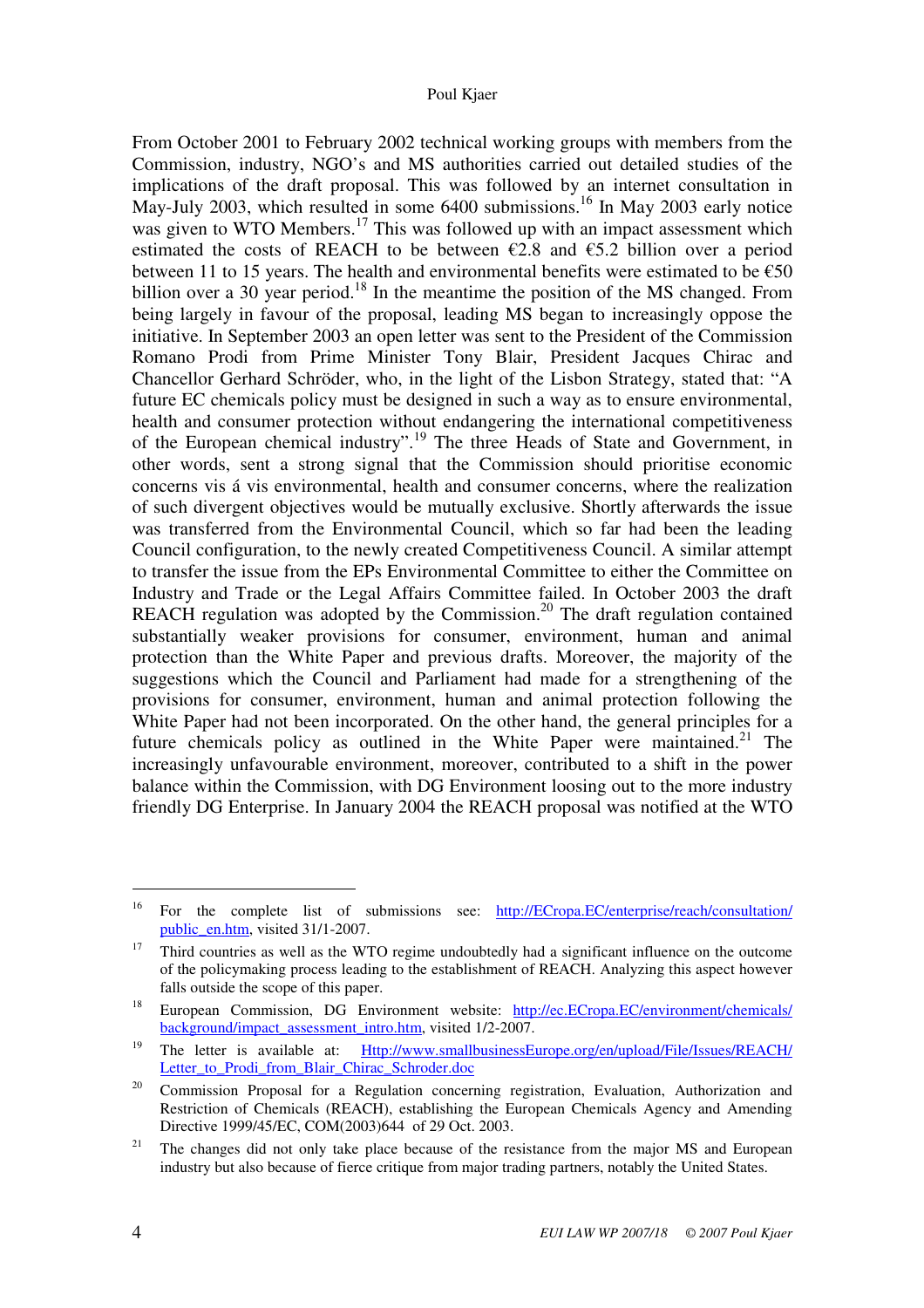under the TBT agreement.<sup>22</sup> In July 2005 the results of a Strategic Partnership on REACH Testing (SPORT) was published.<sup>23</sup> SPORT was a joint initiative between the Commission, MS and industry aimed at testing the technical aspects of REACH. In November 2005 the first reading took place in the EP, producing a list of 430 provisional amendments.<sup>24</sup> The main changes proposed by the EP were a tougher stand on substitution requirements and a reduction in the information required in order to register a substance. This position was a result of a compromise deal between the Environment Committee and the Committee on Industry and Trade in the EP. The former sought to keep the standards as high as possible and hence negotiated a stronger position in relation to substitution. The latter, on the other hand, sought to lighten the burden on industry and hence negotiated a reduction in the information requirements. The Council adopted its common position in June 2006.<sup>25</sup> The Council completely or partially accepted 90% of the amendments proposed by the EP.<sup>26</sup> The Council, however, proposed a stronger role of MS authorities in the evaluation of substances, just as it sought to facilitate the requirements for SMEs. The Commission adopted a favourable opinion on the common position in July 2006.<sup>27</sup> In the second reading the EP proposed 172 amendments. In November 2006 a compromise package was agreed upon between the Council and the EP, strengthening the latter's supervisory role. The EP gained the right to appoint two members to the board of the proposed chemicals agency and the new Comitology procedure with scrutiny, which was adopted in 2006,<sup>28</sup> was incorporated in a number of instances. The Council agreed to a strengthening of the substitution requirements and to a review after six years of a number of outstanding issues. The Council and the Parliament finally adopted the regulation in December 2006.

#### **4. The Policy Objectives of REACH**

The version of REACH which was finally adopted has the aim of closing the "knowledge gap" in relation to chemicals placed on the market before 1981 and to drastically speed up the processes for testing and risk assessment of chemicals in general. More concretely, REACH serves multiple and partially contradictory purposes as it shall "ensure a high level of protection of human health and the environment as well as the free movement of substances … while enhancing competitiveness and

<sup>&</sup>lt;sup>22</sup> World Trade Organization, notification G/TBT/N/EEC/52 of 21 January 2004. The EC response is available at European Commission, DG Enterprise website: http://ec.ECropa.EC/enterprise/ reach/docs/reach/EC\_wto\_response\_041028.pdf .

<sup>&</sup>lt;sup>23</sup> The report is available at: http://ec.ECropa.EC/enterprise/reach/docs/trial/sport\_report\_050704.pdf

<sup>&</sup>lt;sup>24</sup> European Parliament Legislative Resolutions P6\_TA(2005)0434 and P6-TA(2005)0435 of 17 November 2005.

<sup>&</sup>lt;sup>25</sup> Common Positions of the Council of the European Union  $7524/06$  and  $7525/06$  of 12 June 2006.

<sup>&</sup>lt;sup>26</sup> Communication from the Commission to the European Parliament COM (2006) 375 final, p. 3.

<sup>&</sup>lt;sup>27</sup> Communication from the Commission to the European Parliament COM (2006) 375 final.

<sup>&</sup>lt;sup>28</sup> Decision 1999/468/EC of the Council of 28 June 1999, article 5a. Decision amended by Decision 2006/512/EC of the Council.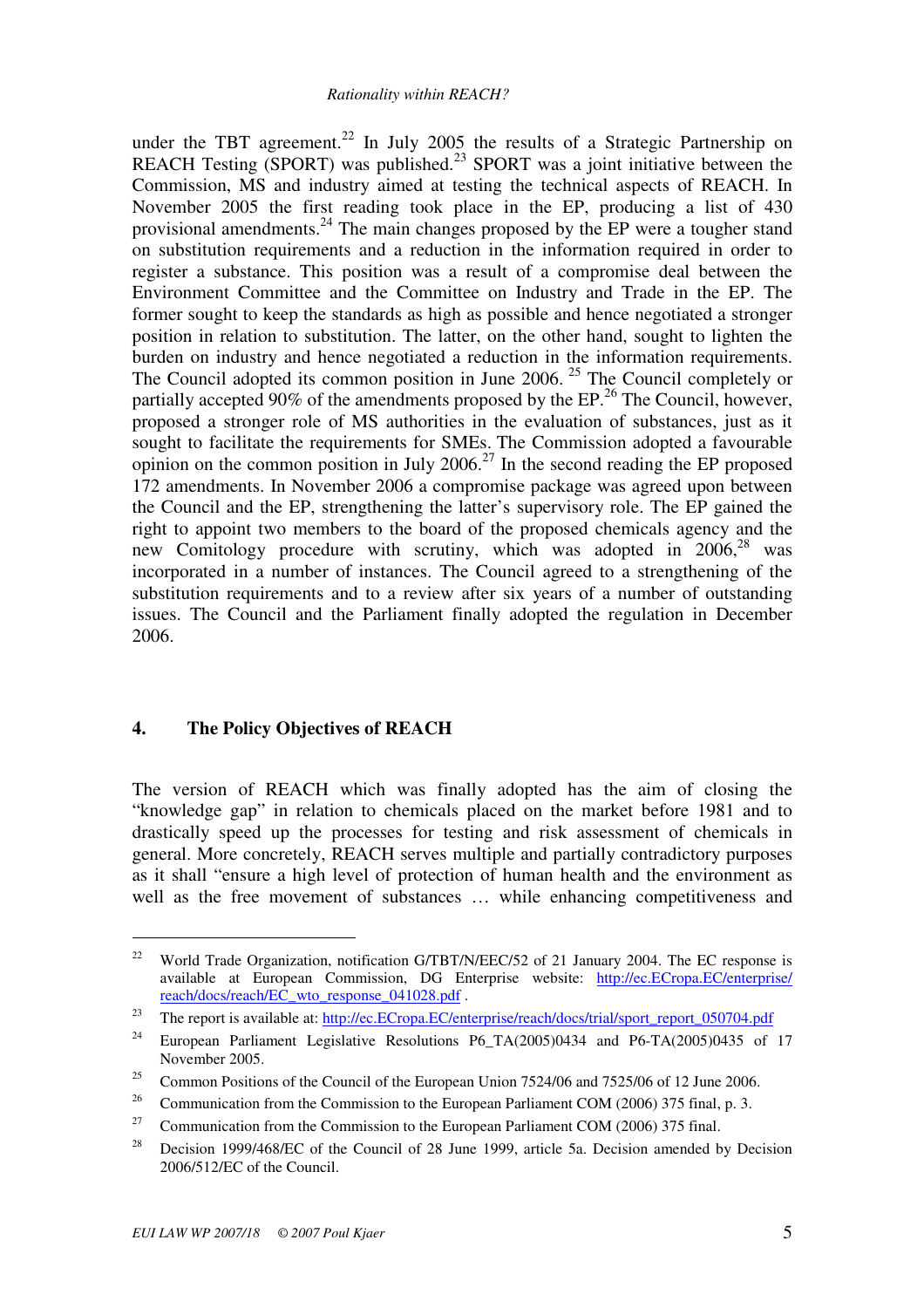#### Poul Kjaer

innovation".<sup>29</sup> Inspired by the 1992 Rio Declaration, REACH has "sustainable development" as an official objective. It foresees that by 2020 "chemicals are produced and used in ways that lead to the minimisation of significant adverse effect on human health and the environment".<sup>30</sup> Consequently, it is a declared objective of REACH "to encourage and in certain cases to ensure that substances of high concern are eventually replaced by less dangerous substances or technologies where suitable economically and technically viable alternatives are available".<sup>31</sup> Some 1500 substances subject to substitution requirements are already identified in the regulation.<sup>32</sup> The responsibility of assessing the risks and hazards of substances lies with manufacturers and importers. Hence the burden of proof is reversed when compared with the existing regulatory system, where it is the responsibility of the relevant public authorities to provide evidence of potential risks. All actors in the supply chain will moreover be obliged to ensure the safety of the substances they handle. Not only producers but also downstream users will therefore be linked up with the system. The requirements for safety assessments should be developed by the Commission, "in close cooperation with industry, Member States and other relevant stakeholders".<sup>33</sup> Innovation will be encouraged through a relaxation of restrictions on chemicals solely used for research and development purposes as well as through lower registration fees for new substances and through the requirement to systematically consider the possibility of substitution with less problematic substances.

## **5. The Institutional Form of REACH**

REACH foresees the establishment of a complex institutional system, with a regulatory agency, the European Chemicals Agency, at its centre. The agency will be based in Helsinki. It is envisaged that the agency will eventually have around 400 employees,  $34$ making it the largest EC/EU agency. However, the agency still follows the overall structure developed for "quasi-regulatory" agencies in the European context.<sup>35</sup> It is "established for the purposes of manage and in some cases carrying out the technical,

<sup>&</sup>lt;sup>29</sup> Regulation (EC) No 1907/2006 of the European Parliament and of the Council, of 18 December 2006, preamble, recital 1.

<sup>&</sup>lt;sup>30</sup> Regulation (EC) No 1907/2006 of the European Parliament and of the Council, of 18 December 2006, preamble, recital 4.

<sup>&</sup>lt;sup>31</sup> Regulation (EC) No 1907/2006 of the European Parliament and of the Council, of 18 December 2006, preamble, recital 12.

 $32$  European Environmental Law Website:  $\frac{http://www.eel.nl/index.asp?subcategorie=243}{http://www.eel.nl/index.asp?subcategorie=243}$ , visited 30/1/2007.

<sup>&</sup>lt;sup>33</sup> Regulation (EC) No 1907/2006 of the European Parliament and of the Council, of 18 December 2006, preamble, recital 31.

<sup>34</sup> European Commission, DG Enterprise website: http://ec.ECropa.EC/enterprise/reach/ prep\_agency\_en.htm, visited 1 of February 2007.

<sup>&</sup>lt;sup>35</sup> Xénophon Yatanagas: Delegation of Regulatory Authority in the European Union. The Relevance of the American Model of Independent Agencies, Jean Monnet Working Paper, 01/2001.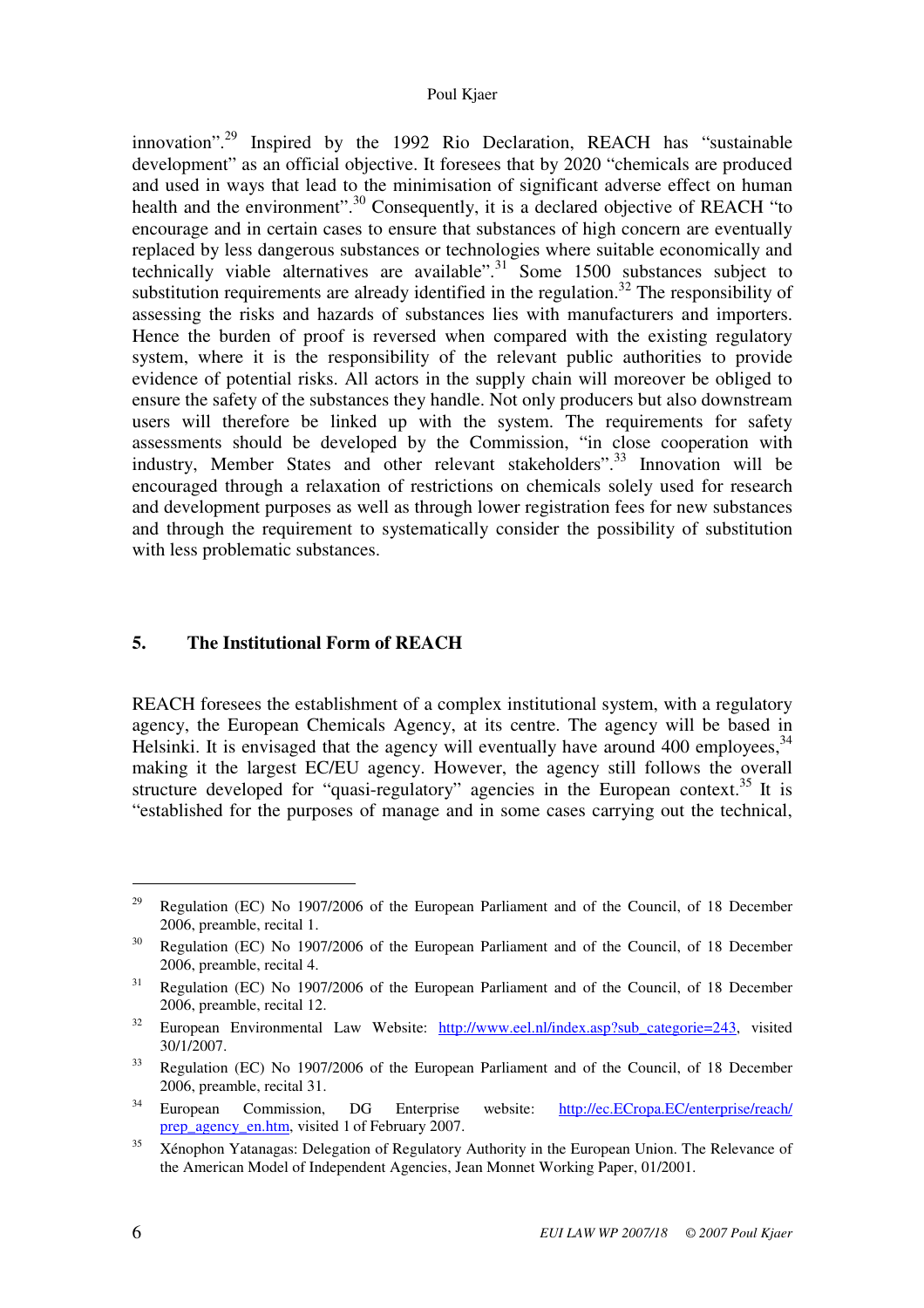scientific and administrative aspects<sup>"36</sup> of REACH. It consists of a Management Board, an Executive Director, a Secretariat, three committees and a so-called Forum. The Management Board will be composed of a member from each MS and a maximum of six representatives appointed by the Commission. Three of these will represent interested parties (e.g. industry, traders and consumers) and they will have no voting rights. In addition the EP will, as mentioned, be able to appoint two independent members.<sup>37</sup> Hence, with the present number of 27 MS the Board will have a maximum of 35 members, 32 with voting rights. The members are nominated by the MS and appointed by the Council. The criteria for selecting members of the board are relevant experience and expertise. The duration of the office is four years renewable once.<sup>38</sup> The Management Board shall act by a two-thirds majority of all members with the right to vote. $3\overline{9}$ 

The Management Board appoints the Executive Director on the basis of a list of candidates proposed by the Commission.<sup>40</sup> He/she will be responsible for the day-today management and ensuring timely co-ordination between the Agency, the Committees and the Forum as well as with other EC institutions. The appointment is for a period of 5 years renewable once.

REACH also foresees the establishment of three committees: A Committee for Risk Assessment (CfRA) and a Committee for Socio-Economic Analysis (CfSEA) as well as a Member State Committee (MSC). Each MS may nominate candidates for the CfRA and the CfSEA. The Management Board shall appoint members on the basis of the nominations. Each MS should have a minimum of one member.<sup>41</sup> Members are appointed for three years renewable. Each Committee shall draft a proposal for its own rules of procedure, to be approved by the Management Board.<sup> $42$ </sup> The Committee members shall ensure the coordination with competent MS authorities, but shall act in an independent manner and without instructions from their respective authorities. The chairman of each committee shall be an employee of the Agency.<sup>43</sup> The committees shall provide MS and the Community institutions with the best possible scientific and technical advice.<sup>44</sup> In forming their opinions the committees shall strive towards

<sup>&</sup>lt;sup>36</sup> Regulation (EC) No 1907/2006 of the European Parliament and of the Council, of 18 December 2006, article 75 (1).

<sup>&</sup>lt;sup>37</sup> Regulation (EC) No 1907/2006 of the European Parliament and of the Council, of 18 December 2006, article 79 (1).

<sup>&</sup>lt;sup>38</sup> Regulation (EC) No 1907/2006 of the European Parliament and of the Council, of 18 December 2006, article 75 (3).

<sup>&</sup>lt;sup>39</sup> Regulation (EC) No 1907/2006 of the European Parliament and of the Council, of 18 December 2006, article 82.

<sup>40</sup> Regulation (EC) No 1907/2006 of the European Parliament and of the Council, of 18 December 2006, article 83 & 84.

<sup>&</sup>lt;sup>41</sup> Regulation (EC) No 1907/2006 of the European Parliament and of the Council, of 18 December 2006, article 85 (1,2).

<sup>&</sup>lt;sup>42</sup> Regulation (EC) No 1907/2006 of the European Parliament and of the Council, of 18 December 2006, article 85 (9).

<sup>&</sup>lt;sup>43</sup> Regulation (EC) No 1907/2006 of the European Parliament and of the Council, of 18 December 2006, article 85 (5,7,9).

<sup>44</sup> Regulation (EC) No 1907/2006 of the European Parliament and of the Council, of 18 December 2006, article 77 (1).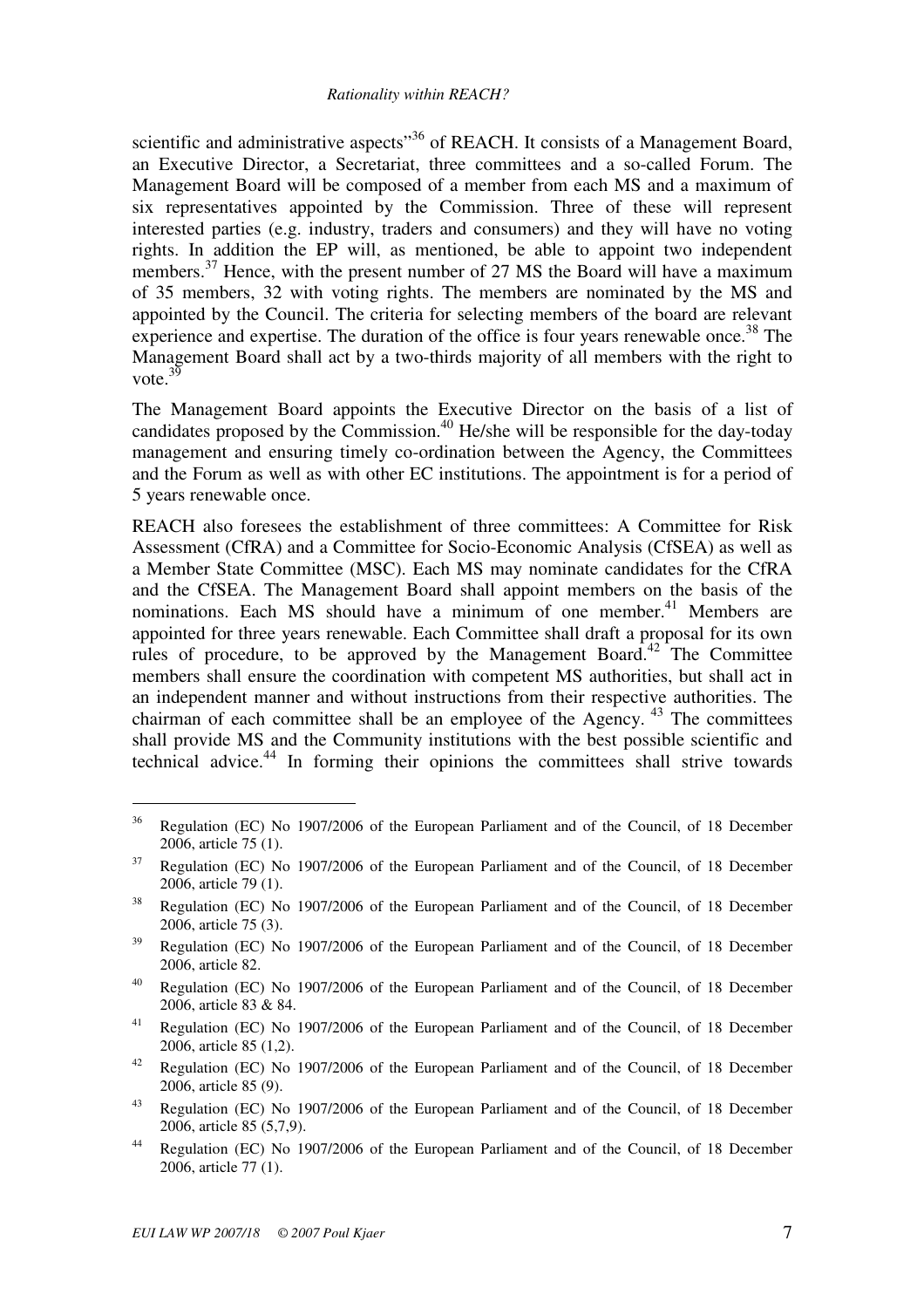reaching consensus. If consensus is not reached the opinion and grounds for the majority opinion as well as the minority position(s) shall be published.<sup>45</sup> The work of the committees shall be carried out through the appointment of rapporteurs for each case. The rapporteurs shall act in the interest of the Community and provide a declaration of interests in relation to the specific case they are responsible for.<sup>46</sup> MS shall moreover provide a list of relevant experts which can be called upon as members of ad hoc working groups under the different committees. Membership of the committees (and the Forum) shall be made public.<sup>47</sup> All members shall annually provide a declaration of commitment and a declaration of interests. On request, these declarations shall be accessible to the public.<sup>48</sup> The MSC shall "aim to reach agreement amongst Member States authorities on specific issues which require a harmonised approach<sup>"49</sup> and assist the Commission in its efforts to implement decisions taken on the basis of the recommendations of the CfRA and the CfSEA. Decisions of the agency or the attached committees can be contested in front of a Board of appeal.<sup>50</sup> Qualifications for members of the Board of Appeal shall be determined by the Commission in accordance with the procedure of regulatory committees under Comitology.<sup>51</sup> Any decision of the Board of Appeal (or of the Agency if no right of appeal exists) may be brought before the Court of First Instance or the Court of Justice.<sup>52</sup> Any decision taken by the Agency may be the subject of a complaint to the European Ombudsman.<sup>53</sup>

The Agency budget shall consist of a subsidy from the Community budget and of fees paid in relation to registration and the granting of authorisations. Budget and financial management is subject to the control of the Court of Auditors. The EP and Council shall be regularly informed of budgetary developments.<sup>54</sup> The agency shall be subject to control from the European Anti-Fraud Office (OLAF). <sup>55</sup> The EC regulation guiding public access to documents shall apply to the Agency.<sup>56</sup>

<sup>&</sup>lt;sup>45</sup> Regulation (EC) No 1907/2006 of the European Parliament and of the Council, of 18 December 2006, article 85 (8).

<sup>46</sup> Regulation (EC) No 1907/2006 of the European Parliament and of the Council, of 18 December 2006, article 87 (1).

<sup>&</sup>lt;sup>47</sup> Regulation (EC) No 1907/2006 of the European Parliament and of the Council, of 18 December 2006, article 88 (1).

<sup>48</sup> Regulation (EC) No 1907/2006 of the European Parliament and of the Council, of 18 December 2006, article 88 (2).

<sup>&</sup>lt;sup>49</sup> Regulation (EC) No 1907/2006 of the European Parliament and of the Council, of 18 December 2006, preamble, recital 103.

<sup>50</sup> Regulation (EC) No 1907/2006 of the European Parliament and of the Council, of 18 December 2006, articles 89 -93.

<sup>51</sup> Regulation (EC) No 1907/2006 of the European Parliament and of the Council, of 18 December 2006, article 89 (4).

<sup>52</sup> Regulation (EC) No 1907/2006 of the European Parliament and of the Council, of 18 December 2006, article 94.

<sup>53</sup> Regulation (EC) No 1907/2006 of the European Parliament and of the Council, of 18 December 2006, article 118 (4).

<sup>54</sup> Regulation (EC) No 1907/2006 of the European Parliament and of the Council, of 18 December 2006, article 96 - 97.

<sup>55</sup> Regulation (EC) No 1907/2006 of the European Parliament and of the Council, of 18 December 2006, article 98.

<sup>56</sup> Regulation (EC) No 1049/2001 of the European Parliament and of the Council of 30 May 2001.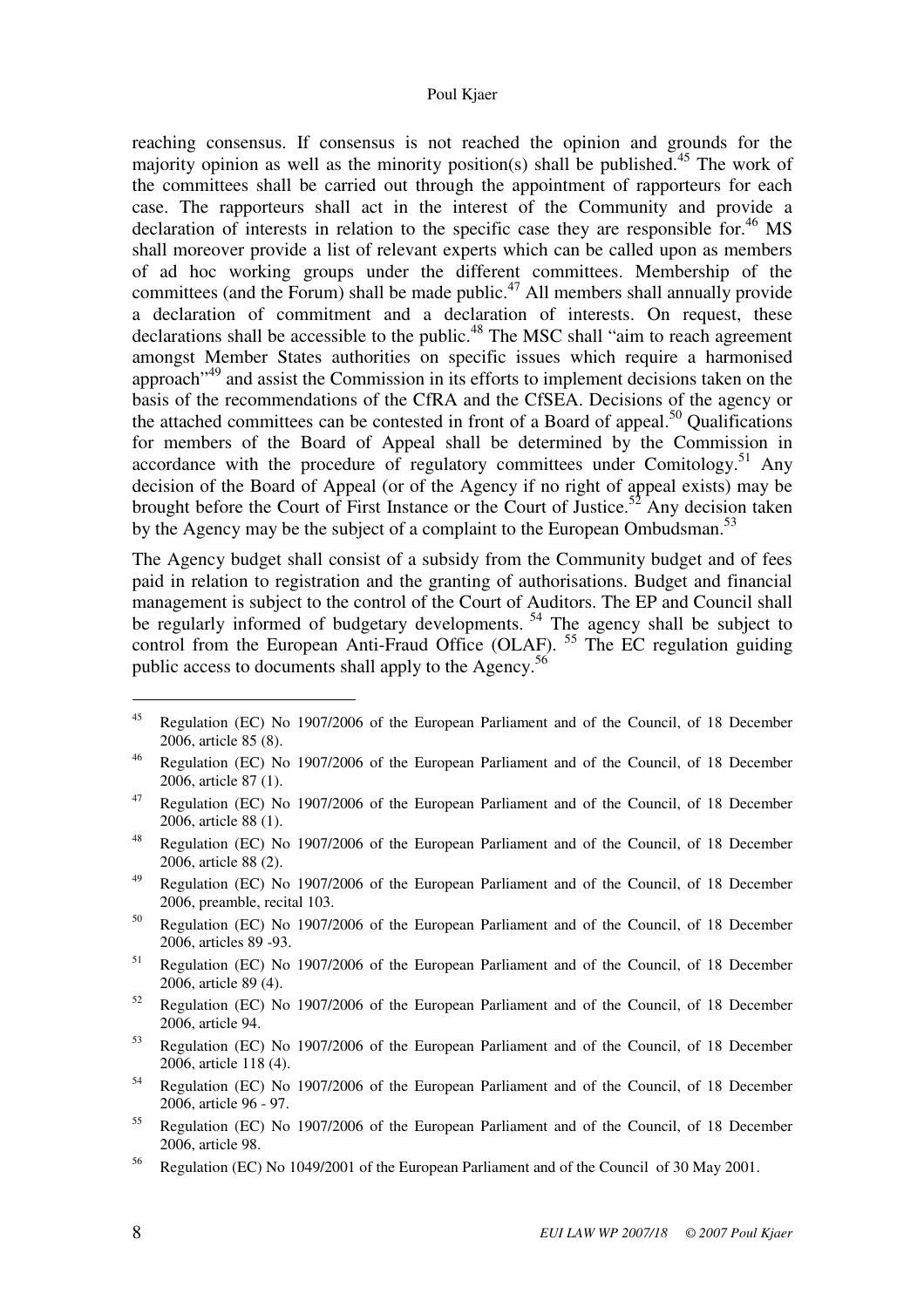The Forum shall consist of one member appointed by each MS. The period of appointment is three years renewable once. Five additional members can be appointed in order to ensure the presence of specific competences.<sup>57</sup> The Forum shall provide a platform "for Member States to exchange information on and to coordinate their activities related to enforcement of chemicals legislation".<sup>58</sup> The justification for the establishment of the Forum is that "the currently informal cooperation between Member States ... would benefit from a more formal framework".<sup>59</sup> The role foreseen for the Forum is, however, also incorporated in a general principle which emphasises "good cooperation, coordination and exchange of information between the Member States, the Agency and the Commission regarding enforcement".<sup>60</sup> In addition, the role of the Forum is also supported by an emphasis on the active participation of competent MS authorities since they should, "because of their closeness to stakeholders in the Member States, play a role in the exchange of information on the risk of substances and on the obligations of natural or legal persons under chemicals legislation". <sup>61</sup>The Forum, however, has only an advisory role since implementing measures in relation to the regulation which are of a general nature should be adopted in accordance with the regulatory procedure with scrutiny under Comitology.<sup>62</sup>

#### **6. Procedures**

 $\overline{a}$ 

The procedural framework contains four elements which respectively are related to the registration, authorisation, evaluation and restriction of chemical substances falling under the scope of the regulation. Only substances which are placed on the market are affected by the regulation. Hence, substances which are only used for research and development purposes are exempted. Producers or importers who handle quantities of less than one tonne per year of a specific substance are exempted from the requirements.<sup>63</sup>

<sup>57</sup> Regulation (EC) No 1907/2006 of the European Parliament and of the Council, of 18 December 2006, article 86 (1).

<sup>58</sup> Regulation (EC) No 1907/2006 of the European Parliament and of the Council, of 18 December 2006, preamble, recital 105.

<sup>59</sup> Regulation (EC) No 1907/2006 of the European Parliament and of the Council, of 18 December 2006, preamble, recital 105.

<sup>60</sup> Regulation (EC) No 1907/2006 of the European Parliament and of the Council, of 18 December 2006, preamble, recital 120.

 $61$  Regulation (EC) No 1907/2006 of the European Parliament and of the Council, of 18 December 2006, preamble, recital 1119.

 $62$  Regulation (EC) No 1907/2006 of the European Parliament and of the Council, of 18 December 2006, preamble, recitals 123 and 124 and Council Decision 1999/468/EC of 28 June 1999, article 5a. Decision amended by Council Decision 2006/512/EC. The Forum is thereby likely to gain the same function within REACH as the Advisory Forum has within the European Food safety Authority (EFSA).

<sup>&</sup>lt;sup>63</sup> Regulation (EC) No 1907/2006 of the European Parliament and of the Council, of 18 December 2006, article 7.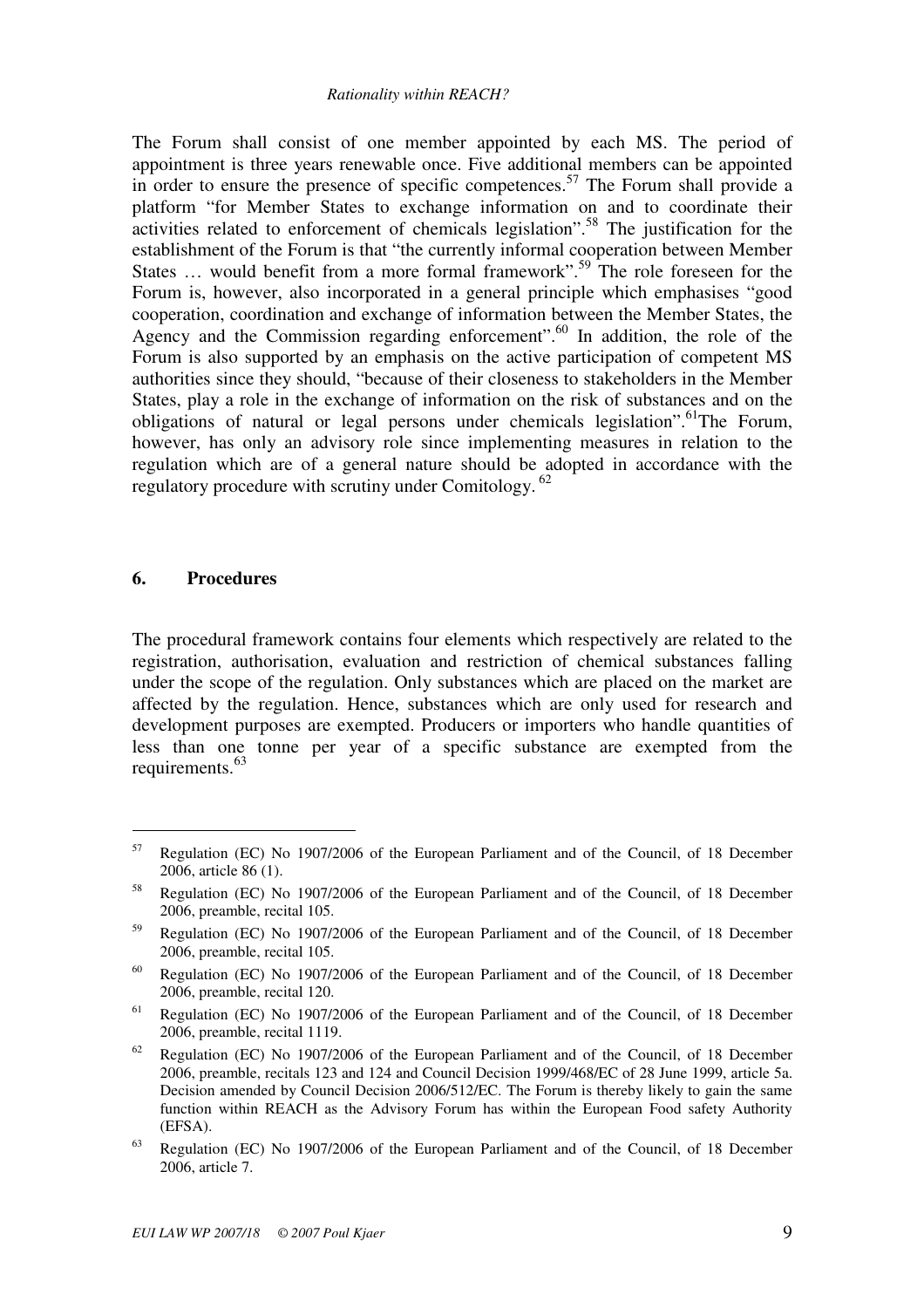## *6.1. Registration*

Any producer or importer of articles falling under the regulation shall submit a registration to the Agency, indicating the identity of the producer or importer, quantity of the substances in question, a technical dossier listing the content of the substances as well as description of the intended use. For all substances subject to registration a safety assessment is required, which shall include an assessment of hazards to human health, physicochemical hazards, environmental hazards as well as an assessment of persistency and bioaccuumulative and toxic potential, an exposure assessment and a characterisation of risks. $64$  The agency shall perform a completeness check of the registration and confirm it to the extent it is considered to be complete. The agency shall inform the competent authority in the relevant MS, meaning the MS where the producer or importer is established, about the registration.<sup>65</sup> The registrant may continue to manufacture or import the substance in question if the Agency has not provided any indication to the contrary within three weeks of successful registration.<sup>66</sup> The registrant remains responsible for updating the registration  $^{67}$  and is obliged to enquire whether the substance in question has already been registered by another producer or importer. <sup>68</sup> In case of overlap and in order to avoid duplication, potential and previous registrants shall "make every effort to reach an agreement on the sharing of information requested by the potential registrant". <sup>69</sup> In the case no agreement can be reached the matter may be submitted to an arbitration board. In order to facilitate the process all registrants and potential registrants shall have access to a substance information exchange forum  $(SIEF).$ <sup>70</sup> If testing is required in order to produce the safety assessments a SIEF participant shall inquire whether a relevant study is available from other participants. If this is the case the owner of the study shall provide proof of the costs. Both parties "shall make every effort to ensure costs of sharing the information are determined in a fair, transparent and non discriminatory way".<sup>71</sup> If no agreement is reached the costs shall be shared. If no study is available only one study shall be carried out and potential registrants shall share the costs. The claim for participation in a study shall be enforceable in national courts.<sup>72</sup> Common registration between several producers or importers is expressively allowed and encouraged.

 $64$  Regulation (EC) No 1907/2006 of the European Parliament and of the Council, of 18 December 2006, article 14.

<sup>65</sup> Regulation (EC) No 1907/2006 of the European Parliament and of the Council, of 18 December 2006, article 20 (4).

<sup>66</sup> Regulation (EC) No 1907/2006 of the European Parliament and of the Council, of 18 December 2006, article 21.

 $67$  Regulation (EC) No 1907/2006 of the European Parliament and of the Council, of 18 December 2006, article 22.

<sup>68</sup> Regulation (EC) No 1907/2006 of the European Parliament and of the Council, of 18 December 2006, article 26.

<sup>69</sup> Regulation (EC) No 1907/2006 of the European Parliament and of the Council, of 18 December 2006, article 27 (2).

<sup>70</sup> Regulation (EC) No 1907/2006 of the European Parliament and of the Council, of 18 December 2006, article 29.

<sup>&</sup>lt;sup>71</sup> Regulation (EC) No 1907/2006 of the European Parliament and of the Council, of 18 December 2006, article 30 (1).

<sup>&</sup>lt;sup>72</sup> Regulation (EC) No 1907/2006 of the European Parliament and of the Council, of 18 December 2006, article 30 (2, 3).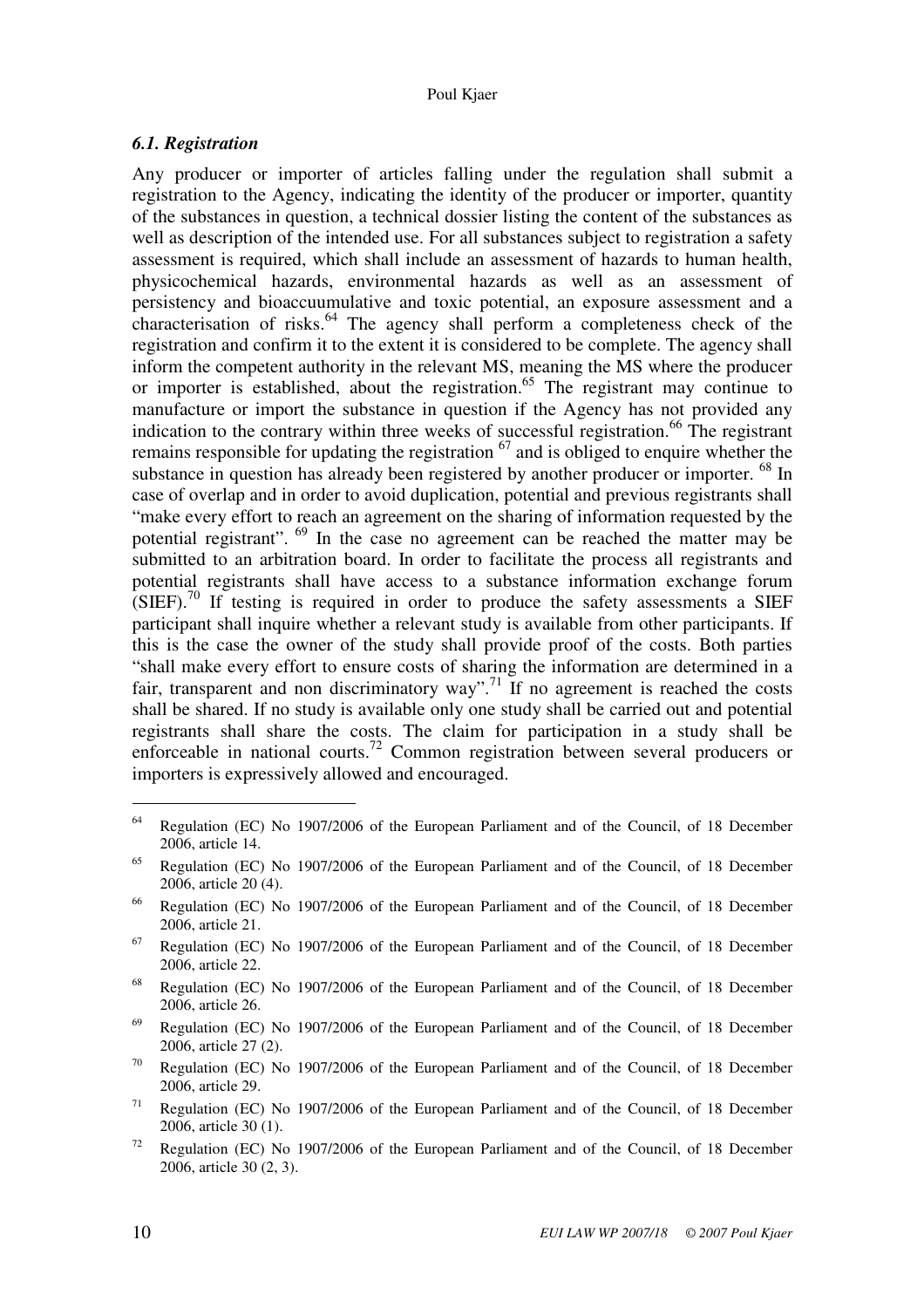The Agency shall examine all proposals for testing and shall either i) require that the registrant(s) carry out the testing ii) decide that the test should be modified, iii) that together with the proposed tests additional tests should be made or iv) reject the proposed test. In the latter case the applicant can submit a modified proposal for testing. All tests should be carried out within a deadline specified by the Agency. If several registrants have submitted proposals for the same test they should be given the opportunity to reach agreement on who shall carry out the test. If no agreement is reached the Agency will decide who will carry out the test.<sup>73</sup>

## *6.2. Evaluation*

Evaluations shall be made for three reasons: i) in order to consider whether substances which so far have not been included in the list of substances falling under the regulation should be included in the list; ii) in order to examine the possibility of delisting substances falling under the scope of the regulation because new information about the nature of the substances has become known; iii) in order to assess the impact which the placement of specific substances on the market by registrants will have.

In cooperation with the MS the Agency shall develop criteria for prioritizing which substances should be evaluated first. The prioritization shall be decided on a risk-based approach and be contained in a rolling action plan covering three years. The action plan shall be adopted by the Agency on the basis of an opinion from the MSC. The Agency shall coordinate the evaluation process and identify the MS who will carry out the evaluation of the substance.<sup>74</sup> MS can express interest in evaluating a specific substance. In case of disagreement among MS concerning who should evaluate a given substance the issue shall be referred to the MSC. If the committee fails to reach a unanimous agreement the Agency shall refer the issue to the Commission, which shall decide who the competent authority shall be on the basis of the regulatory comitology procedure.<sup>75</sup> Evaluations shall be carried out within a period of 12 months. In order to ensure a harmonised approach to evaluation, implementing measures shall be adopted where appropriate. The basis for such measures shall also be the regulatory comitology procedure.<sup>76</sup>After evaluation has been carried out by the competent MS authority the Agency shall inform other MS and the registrant(s). Registrants shall have the right to comment on the draft decision. Comments from registrants shall be circulated to the competent authorities of the remaining MS, who may also propose amendments to the draft decision. The Agency can modify the decision on the basis of such comments, after which the draft decision shall be resubmitted to registrant(s) and competent MS authorities for additional comments. If the MSC on the basis of the Agency's (modified) draft decision reaches a unanimous decision the Agency shall take the decision accordingly. If it fails to reach unanimous agreement, the matter shall be referred to the

<sup>73</sup> Regulation (EC) No 1907/2006 of the European Parliament and of the Council, of 18 December 2006, article 40 (3).

<sup>&</sup>lt;sup>74</sup> Regulation (EC) No 1907/2006 of the European Parliament and of the Council, of 18 December 2006, article 44.

<sup>&</sup>lt;sup>75</sup> Regulation (EC) No 1907/2006 of the European Parliament and of the Council, of 18 December 2006, article 45 (3).

<sup>76</sup> Regulation (EC) No 1907/2006 of the European Parliament and of the Council, of 18 December 2006, article 47 (2).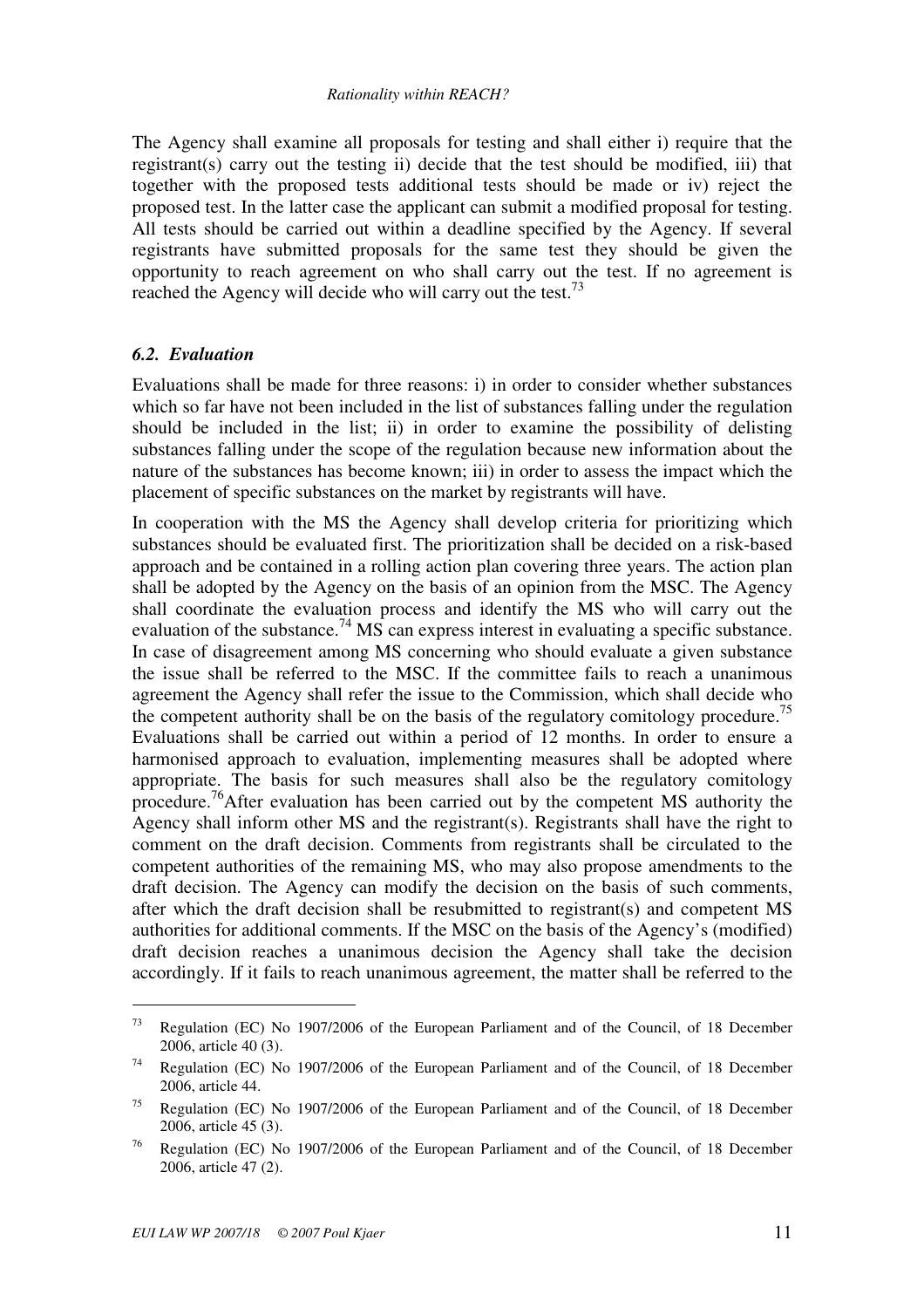Commission which shall take a decision. The regulatory comitology procedure shall provide the basis for adopting such a decision.<sup>77</sup>

## *6.3. Authorisation*

The aim of the authorisation procedure is "to ensure the good functioning of the internal market while assuring that the risks from substances of very high concern are properly controlled and that these substances are progressively replaced by suitable alternative substances or technologies where these are economically and technically viable."<sup>78</sup> Hence all applicants shall analyse the availability of alternatives and consider their risks, and the technical and economic feasibility of substitution. Again a distinction is made between the general authorisation of the inclusion/exclusion of substances on the list of substances regulated by the regulation and specific authorisations concerning the use of particular substances falling under the regulation.

#### *General Authorisations*

At least every second year the Agency shall provide a recommendation concerning additional substances to be included in the list of substances requiring authorisation or which substances should be removed because, as a result of new information, they do no longer meet the criteria for inclusion in the list of substances requiring authorisation. All interested parties shall have the possibility to comment on such recommendations. The MS themselves may prepare a dossier and forward it to the Agency. If after circulation to all interested parties and the remaining MS no comments have been received the Agency may include the substance in the draft list. Prior to taking any final decision on inclusion or removal of any substances the Agency shall take into account the opinion of the MSC, $^{79}$  just as the decision shall be subject to the procedures guiding regulatory comitology procedure with scrutiny.<sup>80</sup> If the MSC fails to reach a unanimous agreement the matter shall be referred to the Commission which shall prepare a draft proposal subject to approval under the regulatory comitology procedure.<sup>8</sup>

## *Specific Authorisations*

In relation to specific authorisations applications may be made by producers(s), importers(s) and/or downstream users. The application shall contain the identity of the applicant(s), the identity of the substance(s), a request for authorisation indicating the envisaged use of the substance(s), a chemical safety report if not already submitted

 $77$  Regulation (EC) No 1907/2006 of the European Parliament and of the Council, of 18 December 2006, article 51 (3).

<sup>78</sup> Regulation (EC) No 1907/2006 of the European Parliament and of the Council, of 18 December 2006, article 55.

<sup>&</sup>lt;sup>79</sup> Regulation (EC) No 1907/2006 of the European Parliament and of the Council, of 18 December 2006, article 58 (1, 3).

<sup>80</sup> Regulation (EC) No 1907/2006 of the European Parliament and of the Council, of 18 December 2006, article 58 (1, 8).

 $81$  Regulation (EC) No 1907/2006 of the European Parliament and of the Council, of 18 December 2006, article 59 (9).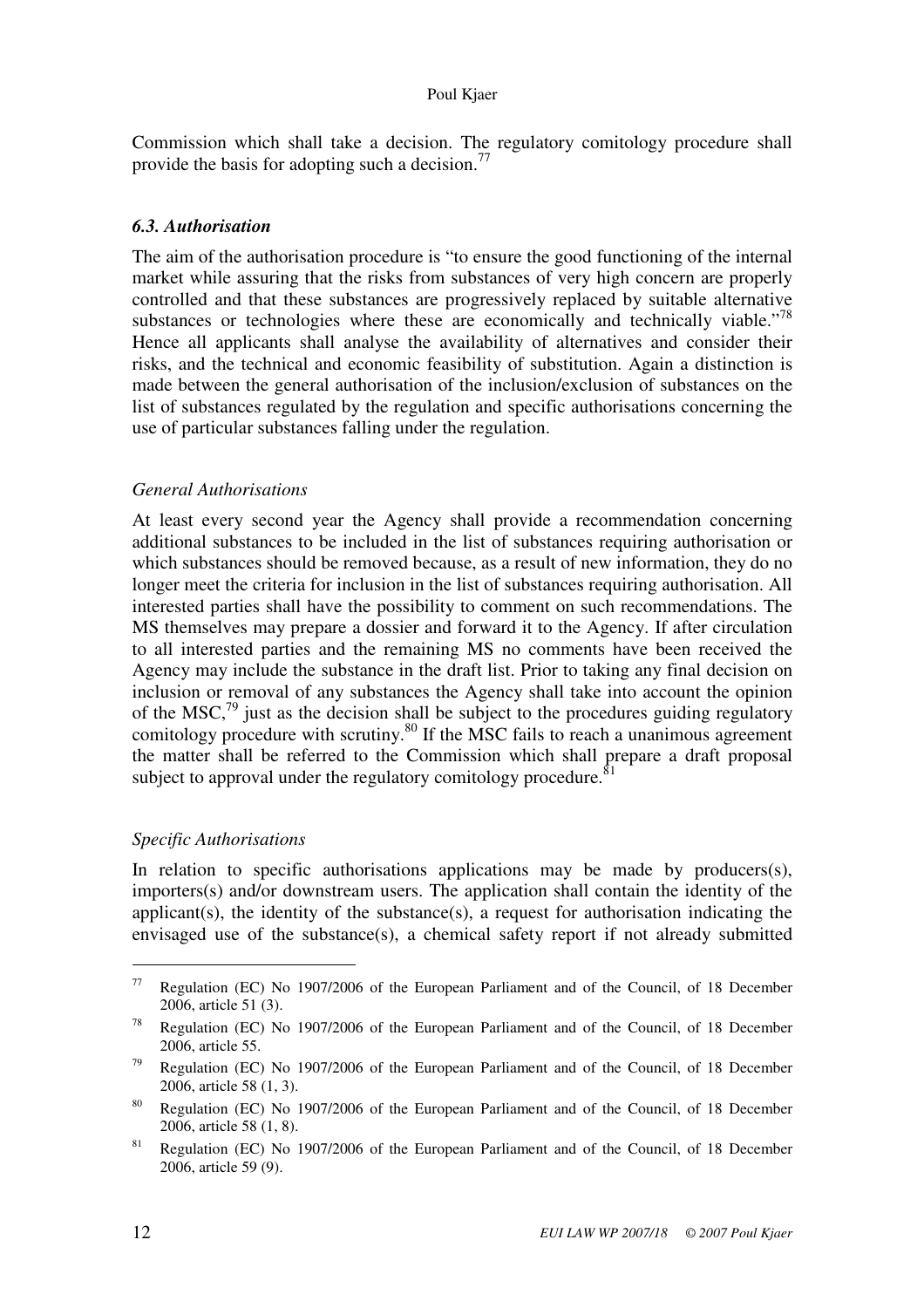during registration, an analysis of alternatives including the technical and economical feasibility of such alternatives and a substitution plan where such alternatives exists. $82$ The application may include a socio-economic analysis. The Agency shall acknowledge the receipt of the application and the CfRA and the CfSEA shall give their draft opinion within ten months of the date of receipt. The draft opinion of the CfRA shall include an assessment of the risk to human health and/or the environment from the use(s) of the substance(s), including the appropriateness and effectiveness of the risk management measures described in the application, as well as a risk assessment of possible alternatives. The CfSEA shall provide an assessment of the socio-economic factors and the availability, suitability and technical feasibility of alternatives. The applicant shall have the possibility to comment on the draft opinions. After taking these comments into consideration, the draft opinions shall be submitted to the Commission, the MS and the applicant. The Commission shall be responsible for taking a decision. In its decision the Commission shall take account of the opinion of the CfRA. Decisions shall be taken in accordance with the advisory comitology procedure.<sup>83</sup>

If an authorisation cannot be granted due to a negative position of the CfRA it may only be granted "if it is shown that socio-economic benefits outweigh the risk of human health or the environment arising from the use of the substance and if there are no suitable alternative substances or technologies".<sup>84</sup> However, such a decision can only be made after taking into account the opinions of the CfRA and the CfSEA and after considering the risk posed by the use of the substance, the socio-economic benefits arising from its use, an analysis of alternatives and available information on the risks to human health or the environment of any alternative substances or technologies.<sup>85</sup> All authorisations shall be subject to a time-limited review.

## *6.4 Restrictions*

 $\overline{a}$ 

The regulation provides a number of principles for laying down restrictions on specific substances in relation to how they are manufactured, placed on the marked and used. The restriction procedure is aimed at introducing new and amending existing restrictions as well as the development of particular restrictions in relation to a specific application.

If the Commission considers that a risk occurring due to placing of the market of a specific substance is not adequately controlled and needs to be addressed, it shall require the Agency to prepare a dossier on the matter. The Agency itself may prepare a dossier if it considers that risks occurring from a specific substance are not adequately controlled. MS may also propose to the Agency to prepare such a dossier. MS can also request that existing restrictions shall be re-examined. The decision to request that

<sup>&</sup>lt;sup>82</sup> Regulation (EC) No 1907/2006 of the European Parliament and of the Council, of 18 December 2006, article 62.

<sup>&</sup>lt;sup>83</sup> Regulation (EC) No 1907/2006 of the European Parliament and of the Council, of 18 December 2006, article 64 (8).

<sup>84</sup> Regulation (EC) No 1907/2006 of the European Parliament and of the Council, of 18 December 2006, article 60 (4).

<sup>&</sup>lt;sup>85</sup> Regulation (EC) No 1907/2006 of the European Parliament and of the Council, of 18 December 2006, article 60 (4).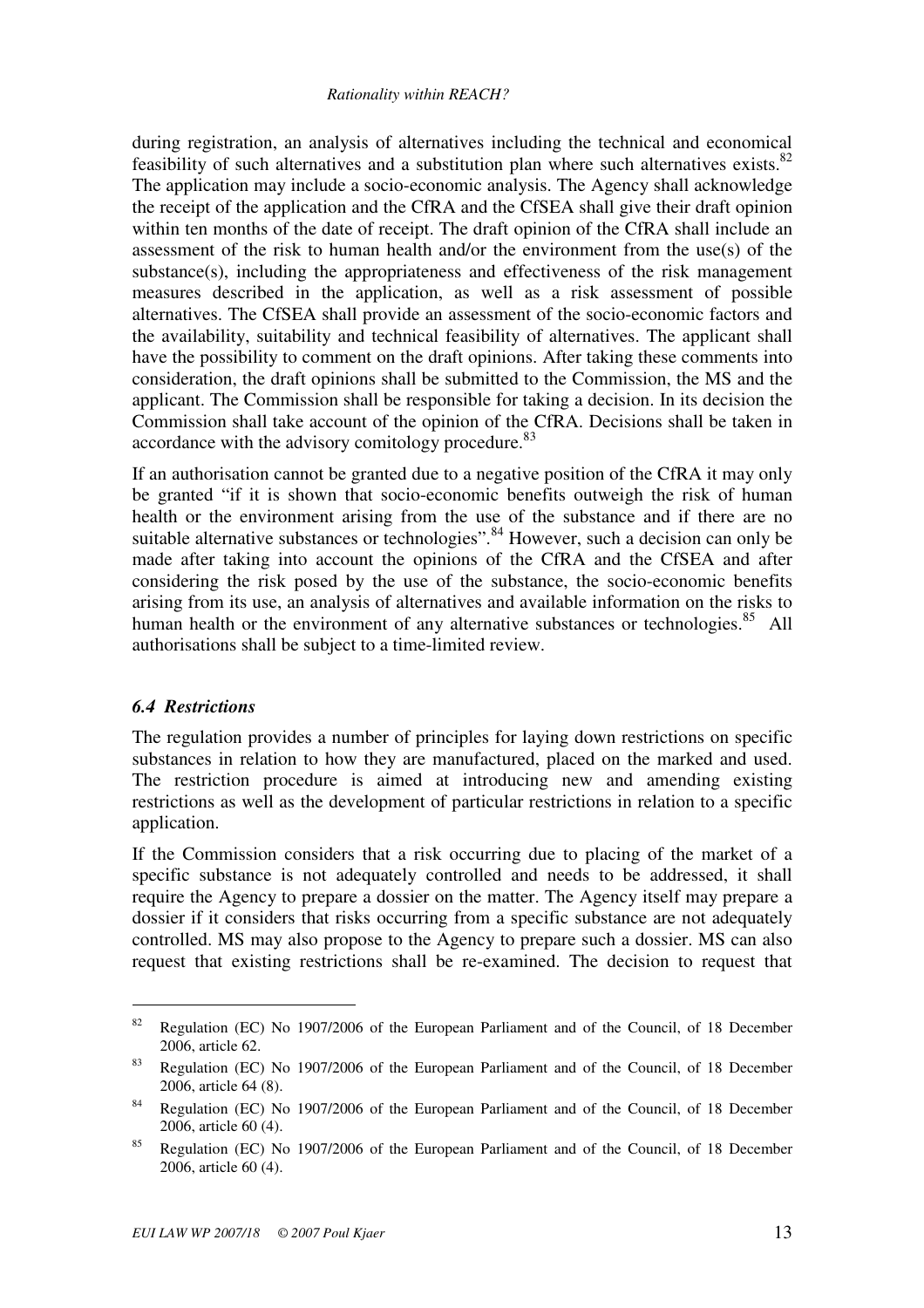#### Poul Kjaer

Agency prepare a dossier concerning re-examination shall be taken by the Commission in accordance with the Comitology procedure for advisory committees. <sup>86</sup> All dossiers concerning restrictions shall be submitted to the CfRA and the CfSEA, which shall confirm that the dossier is in conformity with the general provisions concerning possible restrictions in the regulation. At this stage interested parties shall have the possibility to comment on the dossier. If the CfRA and the CfSEA consider the dossier to be in conformity with the general provisions they shall formulate a draft opinion on the proposed restrictions. Interested parties shall also have the opportunity to comment on the draft opinion. Taking appropriate comments into account the committees shall then adopt an opinion. The dossier and the opinions of the committees shall be referred to the Commission which shall adopt a final decision in accordance with the regulatory procedure with scrutiny under comitology.<sup>87</sup>

## **7. Hybrid Governance**

The above reconstruction of the institutional structure and procedural infrastructure indicates that REACH builds on four elements, making it into a hybrid which will operate in-between hierarchy and heterarchy. $88$  Firstly, at its centre there is a hierarchical nucleus: It is the outcome of a "supranational" legislative process unfolded under co-decision with full involvement of the EP. Moreover, the REACH regulation will enjoy direct effect and supremacy vis à vis national law. In addition, the requirements imposed on private actors contain a considerable element of vertical command and control; for example data and testing requirements will be harmonised in detail and hence leave little or no scope for deviations and exceptions. The internal organization of the Secretariat is, moreover, likely to be based on a traditional hierarchical model of bureaucratic organization. Hence, at first glance REACH is modelled on a classical concept of Kelsian legal hierarchy and Weberian organizational hierarchy.

But, secondly, REACH also contains a cooperative element. The regulation only establishes a framework in the form of basic principles and procedures. The fleshing out of detailed standards, criteria and guidelines will be left to the versatile interactions between the Commission, the secretariat, the committees and MS authorities. The actual evaluation of the test results provided by private actors will, moreover, be organised within a complex process where the Secretariat merely will play the role of a coordinator and facilitator whereas the actual work will be carried out by competent MS authorities, which might even sub-delegate the tasks nationally. The interaction between

<sup>86</sup> Regulation (EC) No 1907/2006 of the European Parliament and of the Council, of 18 December 2006, article 69 (5).

<sup>&</sup>lt;sup>87</sup> Regulation (EC) No 1907/2006 of the European Parliament and of the Council, of 18 December 2006, article 73 (2).

<sup>&</sup>lt;sup>88</sup> For an instructive analysis of the hybridity of REACH see; Christian Hey, Klaus Jacob and Axel Volkery: Better regulation by new governance hybrids? Governance models and the reform of European chemicals policy. FFU-report 02-2006, Environmental Policy Research Centre, Free University Berlin.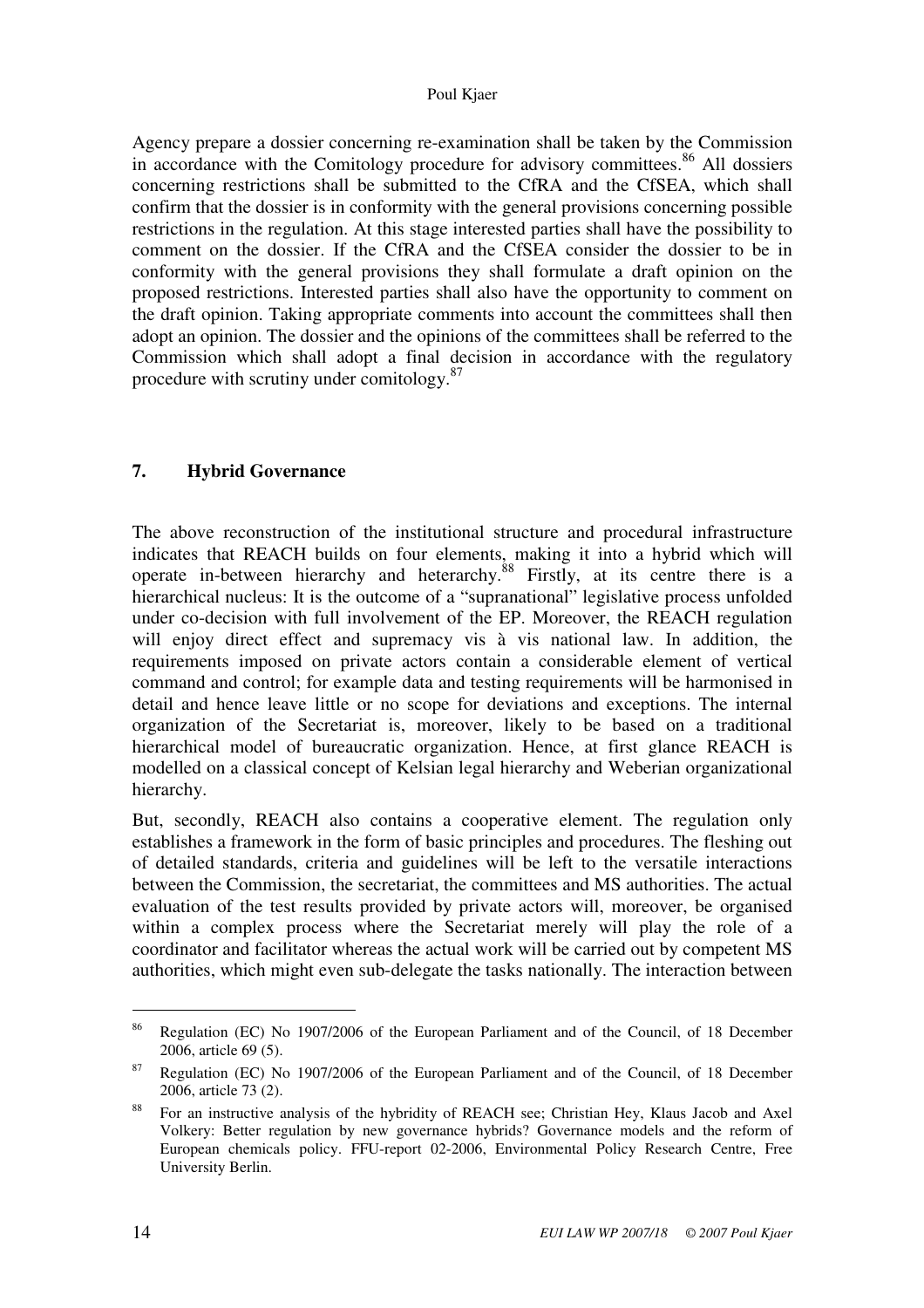the hierarchically organised Secretariat and its environment is therefore likely to take place through heterarchical networks, which are legally structured through the establishment of committees and their internal rules of procedures. The social embeddedness of the Secretariat is, therefore, likely to depend upon its ability to use the committees as reflexivity increasing channels, insofar as the committees will ideally enable it to receive and submit relevant information from and to its environment. Similarly, competent MS authorities will need to engage actively in the committee processes in order to "feed in" to the Europeanised regulatory processes and to stabilise their expectations vis á vis the societal impact which these processes will have. Hence, the committees can be described as networks or interaction systems, which function as "structural couplings" between organizations. <sup>89</sup> These couplings are introduced in order to offset the structural deficits of the organizations involved. In case of the Agency this structural deficit is expressed in its insufficient resources and lack of mandate to carry out the necessary testing and evaluation on its own. For the competent MS authorities, the structural deficit should be found in their failing ability to handle the complexity of risk assessment and risk management in the chemicals sector within an increasingly internationalised social environment, thereby introducing an incitement for sharing the work between MS authorities.

Thirdly, REACH contains an element of obligatory self-regulation as expressed in the obligation of private actors to carry out testing and ensure appropriate risk management along the value chain. These requirements are likely to encourage private actors to engage in substantial horizontal cooperation. For example, the cooperation among private actors in order to submit joint registrations and perform joint assessments is likely to lead to the establishment of a comprehensive network around the Substance Information Exchange Forum (SIEF). Such developments might in turn facilitate increased reflexivity and a higher level of embeddedness of private actors in the larger social realm, since each private actor will be forced to enter into "co-optition", in the sense that they will be forced to establish a relationship with other producers and importers which is partly based upon competition and partly on cooperation.<sup>90</sup> Private actors with a long-term strategy will therefore have an incentive for creating a high level of mutual trust among themselves through a stabilisation of their interactions on the basis of well-established norms.

Fourthly, REACH provides the basis for a strategy of risk communication aimed at the broader public in so far as the Agency will have the role of communicating potential risks not only to MS authorities, industry and traders but also to consumers. The communication of risks is, moreover, likely to demand a close coordination between the Agency and competent MS authorities in order to ensure that the risk communication strategy remains coherent.

The hybrid structure means that REACH does not correspond with any of the ideal type models of governance advocated throughout the last decade. REACH only establishes a "quasi-regulatory" agency, which falls short of the requirements that, according to

<sup>89</sup> Eckard Kämper & Johannes F. K. Schmidt, 2000. 'Netzwerke als strukturelle Kopplung', pp. 211- 235 in Johannes Weyer (Hrsg.): *Soziale Netzwerke. Koncepte und Methoden der Socialwissenschaftlichen Netzwerkforschung*. Oldenburg Verlag. München, p. 220.

<sup>90</sup> Gunther Teubner: Das Recht hybrider Netzwerke, pp. 550-575, *Zeitschrift für das gesamte Handelsrecht und Wirtschaftsrecht* 165, 2001, p. 563.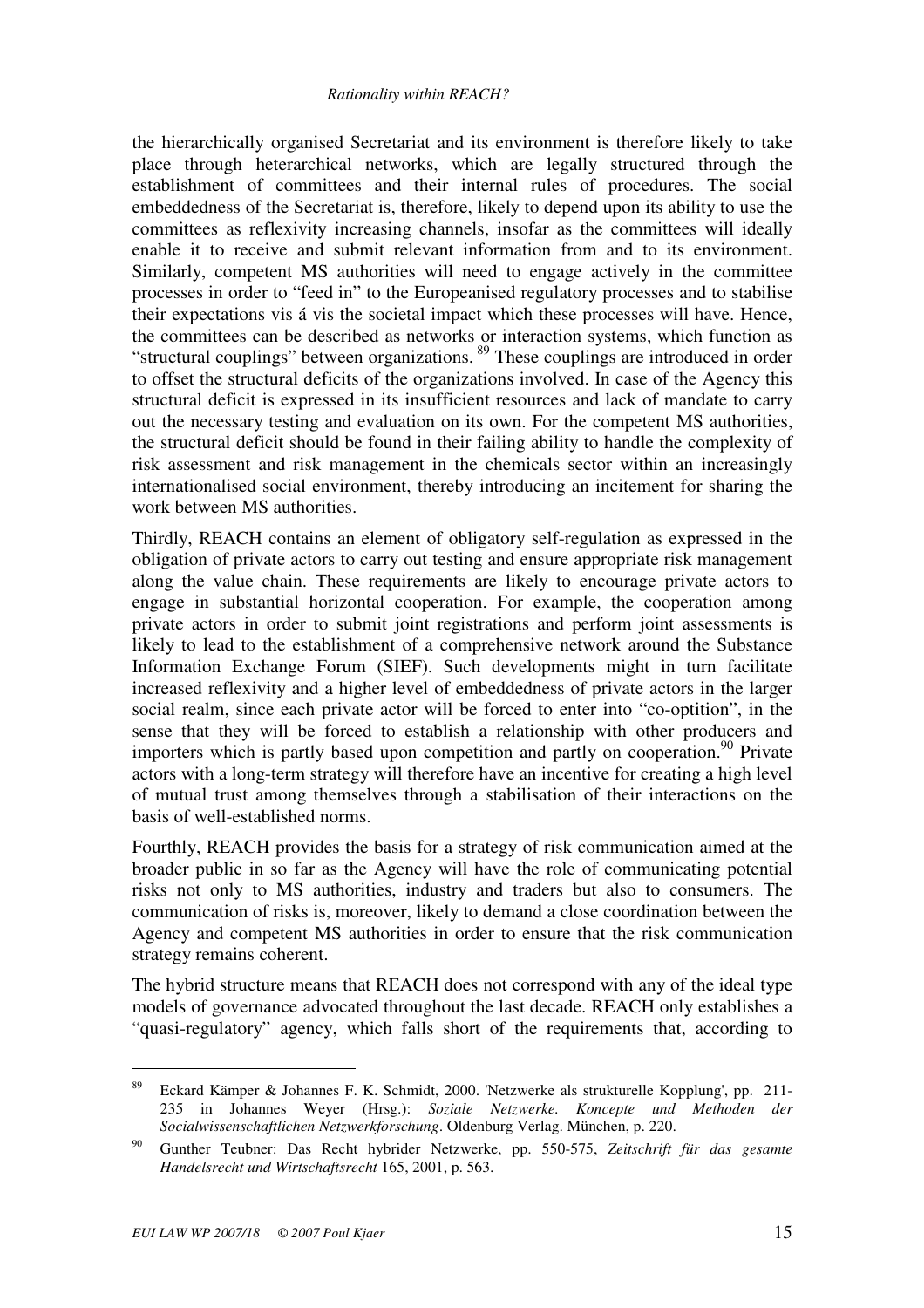#### Poul Kjaer

Majone´s theory of the regulatory state, should characterise a fully independent regulatory agency.<sup>91</sup> This is the case in relation to the massive decentralisation of the workload which will mainly be carried out by private actors and competent MS authorities as well as in relation to the actual decisional competences possessed by the Agency.

In contrast to Majone's vertical agency model the agency committees will play a strong role in the preparation of draft decisions just as the competence to take final decisions in most cases will remain the prerogative of the Commission on the basis of the comitology system. But even though comitology and committees more generally will play a pivotal role within REACH, the envisaged structure does not necessarily follow the line of thought developed by Joerges and Neyer under the heading of deliberative supranationalism. Joerges and Neyer argue that the "political administration" of Comitology remains the optimal institutional structure for developing legitimate market and risk regulation in the European context.<sup>92</sup> Although it is a weak version of a regulatory agency, the Chemicals Agency is likely to achieve a considerable influence since it will play an essential role in relation to the collection and processing of information and in the definition of policy priorities. Hence, the agency is – over time – likely to develop the features of an autonomous structure with an independent impact on the policy area in question. Hence, the question of legitimacy addressed by Joerges and Neyers will remain on the agenda, insofar as all autonomous structures are faced with a demand for legitimizing their operations vis á vis their social environment. At first glance, the latest suggestion promoted by Sabel and Zeitlin under the heading of Directly Deliberative Polyarchy (DDP) concerning a massive expansion of the Open Method Coordination (OMC) beyond the scope of its present use and into areas which currently are subject to the Community Method $93$  has not been reflected in the REACH regulation. OMC-inspired instruments are, however, likely to play a certain role in the concretisation of the work of the so-called Forum, which is predicted to become a platform for the exchange of ideas and best practices. This again is likely to provide a basis for the deployment of benchmarking and evaluation tools similar to those which are typically associated with the OMC. In conclusion REACH seems to indicate a move towards a fusion of the three types of governance associated with regulatory agencies, Comitology and the OMC, insofar as the REACH system will contain elements from all three forms.

<sup>91</sup> Giandomenico Majone (Ed.): Regulating Europe, Routledge, London, 1996.

<sup>92</sup> E.g. Christian Joerges: "'Deliberative Supranationalism'- Two Defences", pp. 133-151, *European Law Journal*, 8, 1, 2002; Christian Joerges and Jürgen Neyer: "Transforming strategic interaction into deliberative problem-solving: European comitology in the foodstuffs sector", pp. 609-625, *Journal of European Public Policy* 4, 1997 and; "From Intergovernmental Bargaining to Deliberative Political Processes: The Constitutionalisation of Comitology", pp. 273-299, *Journal of European Public Policy*, 3, 1997. Jürgen Neyer: Justifiying Comitology: The Promise of Deliberation, pp. 112- 28 in Karlheinz Neunreither & Antje Wiener (Eds.): European Integration. Institutional Dynamics and Prospects for Democracy After Amsterdam. Oxford University Press. Oxford. 2000.

<sup>93</sup> Charles F. Sabel & Jonathan Zeitlin: *Learning from Difference: The New Architecture of Experimentalist Governance in the European Union*, La Follette School Working Papers, No. 2006- 018.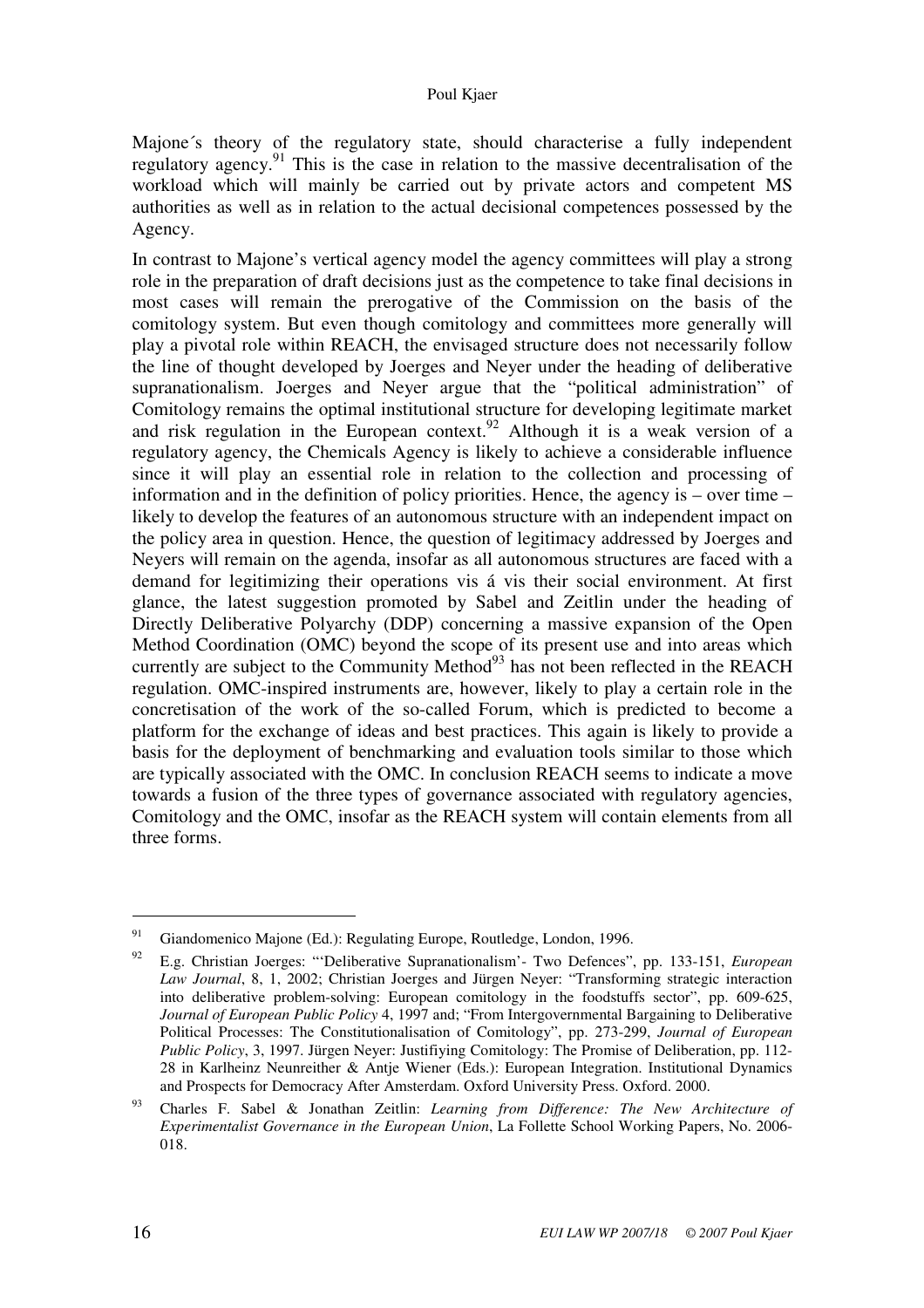## **8. Hybrid Legitimacy**

How is the legitimacy of REACH being constructed? Apart from administrative law provisions the REACH system claim to be based on three analytically separate but in practice partly overlapping sources of legitimacy, reflecting the hybrid nature of its construction. The first one is democracy, the second one is proceduralisation and the third one is deliberation. Hence, legitimacy is neither merely derived from a reference to a metaphysical concept of the sovereign people, which provide the foundation for most democratic theory, nor is it merely procedural or purely based on deliberation. In addition, the underlying structural foundation for all three forms is their ability to ensure the autonomy of different social spheres, or systems, while regulating their mutual impact. Hence, the underlying basis for legitimacy during the legislative process as well as in the planned operational form of REACH seems to be the dual capability of maintaining and reconciling functional differentiation through law. It can therefore be claimed that REACH reflects the structural basis of the late-modern society, insofar as functional differentiation increasingly has become the primary form of social differentiation<sup>94</sup>

## *8.1. Functional Differentiation*

 $\overline{a}$ 

The concept of functional differentiation has since Kant and Hegel been recognised as expressing the core of modernity. Hence, one of the main concerns of modern social theory has been how society could remain integrated and achieve rationality under the condition of the primacy of functional differentiation vis á vis segmentary and stratificatory differentiation. Hegel argued for a twofold solution: A containment of functional differentiated societies within the segmented form of the nation-state and a limitation of the adverse effects of functional differentiation, especially the problem of social exclusion, through a stratified corporatist system aimed at stabilizing the relationship between the social classes of the emerging industrial society.<sup>95</sup> This model remained empirically relevant in Western Europe until the 1960s, when the still ongoing internationalisation wave and the increased erosion of the industrial society and the social class structure which it upheld started to unfold. Hence, the ongoing transformation processes can be understood as a move towards an increased weight of

<sup>&</sup>lt;sup>94</sup> In more general terms, differentiation can be understood as a specific social form, which generates unity through difference. Segmentary differentiation, familiar from archaic societies, emphasises the sameness of different societies. Differentiation between centre and periphery (e.g. through clan structures) implies the constitution of society through the difference of one part of society towards the rest. Stratified (e.g. feudal) societies are based upon hierarchically ordered differences aimed at highlighting dissimilarity. In contrast to these earlier forms, functional differentiation is characterised by the differences between similar social systems or social spheres. Each system or sphere is thus on an equal footing with the other social systems or spheres, since each system or sphere monopolises a specific task (e.g. law, economy, science or power) which is necessary for the other system's or sphere's ability to operate and thereby for the functioning of society as a whole at the same time as they maintain their distinctness due to the specific societal function they monopolise. See Niklas Luhmann: Die Gesellschaft der Gesellschaft, Suhrkmap Verlag, Frankfurt am Main, 1997, pp. 595.

<sup>95</sup> G. W.F. Hegel: *Grundlinien der Philosophie des Rechts. oder Naturrecht und Staatswissenschaft im Grundrisse.* Suhrkamp Verlag. Frankfurt am Main, (1821) 1970.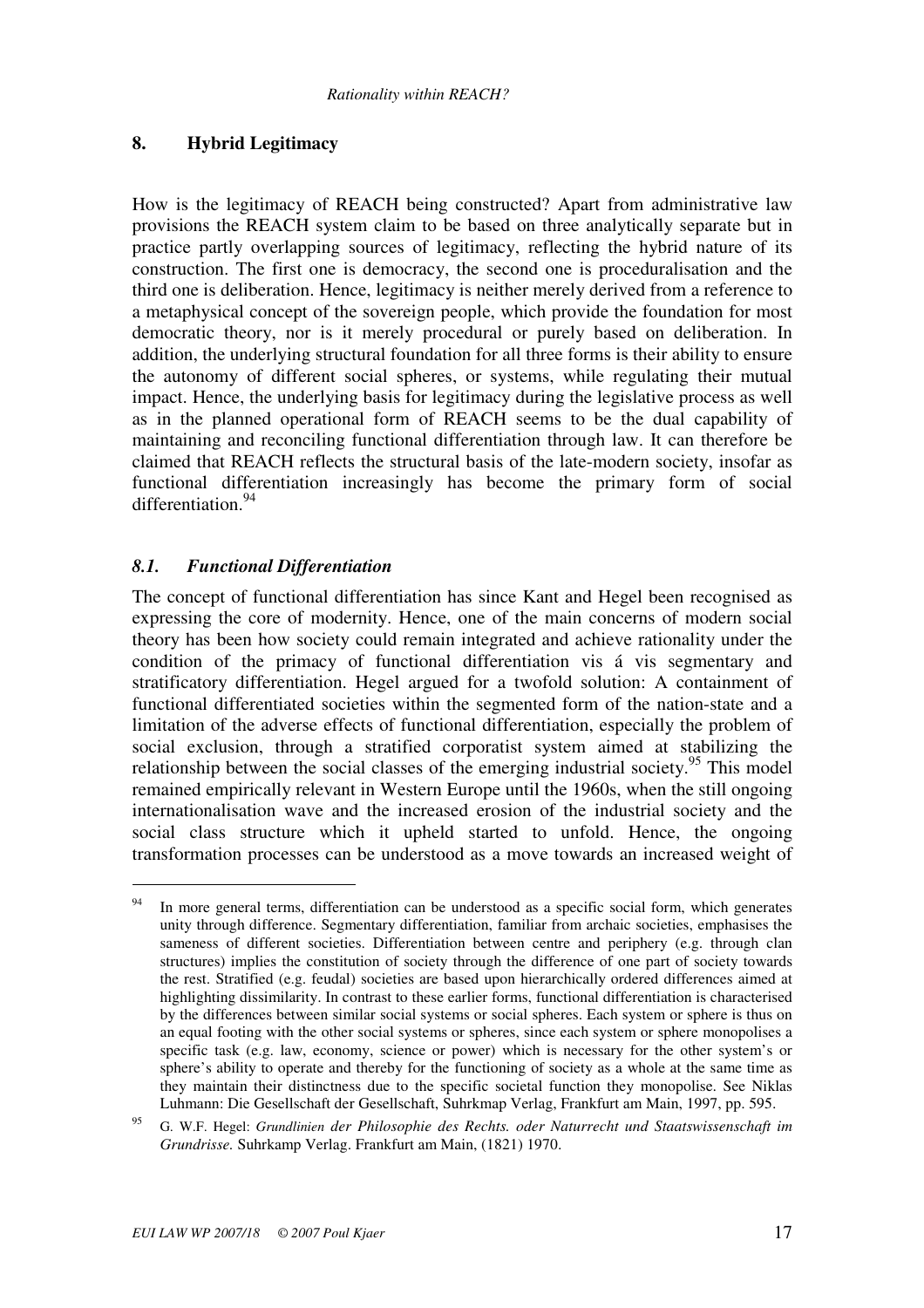functional differentiation relative to other forms of social differentiation. The EC has played and continues to play a central role in this transformation process. Together with the 1947 GATT agreement, the gradual creation of an internal market from the late 1950s onwards represented the first tentative move towards a breakdown of the containment of the economy through nation-state structures. In addition, the European institutions throughout their existence, have consistently and with much success implemented a policy program, which has been and continues to be oriented towards a systematic undermining of the steering capabilities of the nation states through so-called negative integration. The move towards positive integration through EC wide reregulation, which has followed the majority of the moves towards negative integration, is, moreover, of a fundamentally different character than the kind of regulation traditionally pursued at the nation-state level, because of the relative weight of functional relative to stratificatory and segmentary features. One reason for this is the pre-dominance of a functionalist approach to integration which means that EC regulation is not embedded in partly stratified and partly segmented structures in the way nation state regulation traditionally has been. Hence, EC regulatory measures are not the result of corporatist exercises, just as regulatory measures tend to have a relatively one-sided focus on economics vis á vis social concerns, due to the imbalance between EC competences in the economic field relative to the area of social regulation. In addition, and although the EC is a territorially based entity itself, it is far less constrained by segmentary differentiation than the nation states. Continued enlargement and the systematic attempt to bind neighbouring countries as closely as possible to the EC tend to blur the borders. Moreover, due to its status as the largest trading block in the world most market regulation pursued in the EC is de facto global regulation insofar as EC regulatory measures tend to have massive extra-territorial effects. Most forms of EC market regulation therefore spur considerable reactions from abroad. Reactions which the EC needs to take account of. In addition, many of the economic sectors regulated are increasingly being dominated by multinational companies which are less and less embedded in a specific territorial realm.

Hence, what we are witnessing is that the social embeddedness of functional systems such as the economic system (but also of other systems such as science, media and the environmental system $)^{96}$  is increasingly being reduced. Instead, such systems increasingly operate on the basis of their own logic and their own constrained perspective of the world, without being subject to many of the limitations established by the nation-state realm. Hence, the Hegelian ambition of unifying society through an allencompassing rational State has fallen to the wayside and been replaced by a multiplicity of increasingly autonomous systems, each of them exercising reflexion and reflexivity but only seldom achieving rationality.  $97$ 

This development has profound implications for the role of politics in society as well as for the function of regulation through law. Whereas the main function of the political

<sup>&</sup>lt;sup>96</sup> The environmental system must be conceived of as an "imaginary" social system. See Niklas Luhmann: *Ökologische Kommunikation. Kann die moderne Gesellschaft sich auf ökologische Gefährdungen einstellen?* Westdeutscher Verlag. Opladen.1986

We are here following Luhmann's definitions of reflexion as the indication of one side of a distinction, reflexivity as the continued crossing between two sides of a distinction and rationality as the simultaneous indication of both sides of a distinction. See Niklas Luhmann: *Soziale Systeme*, Suhrkamp Verlag, Frankfurt am Main, 1984, pp. 638.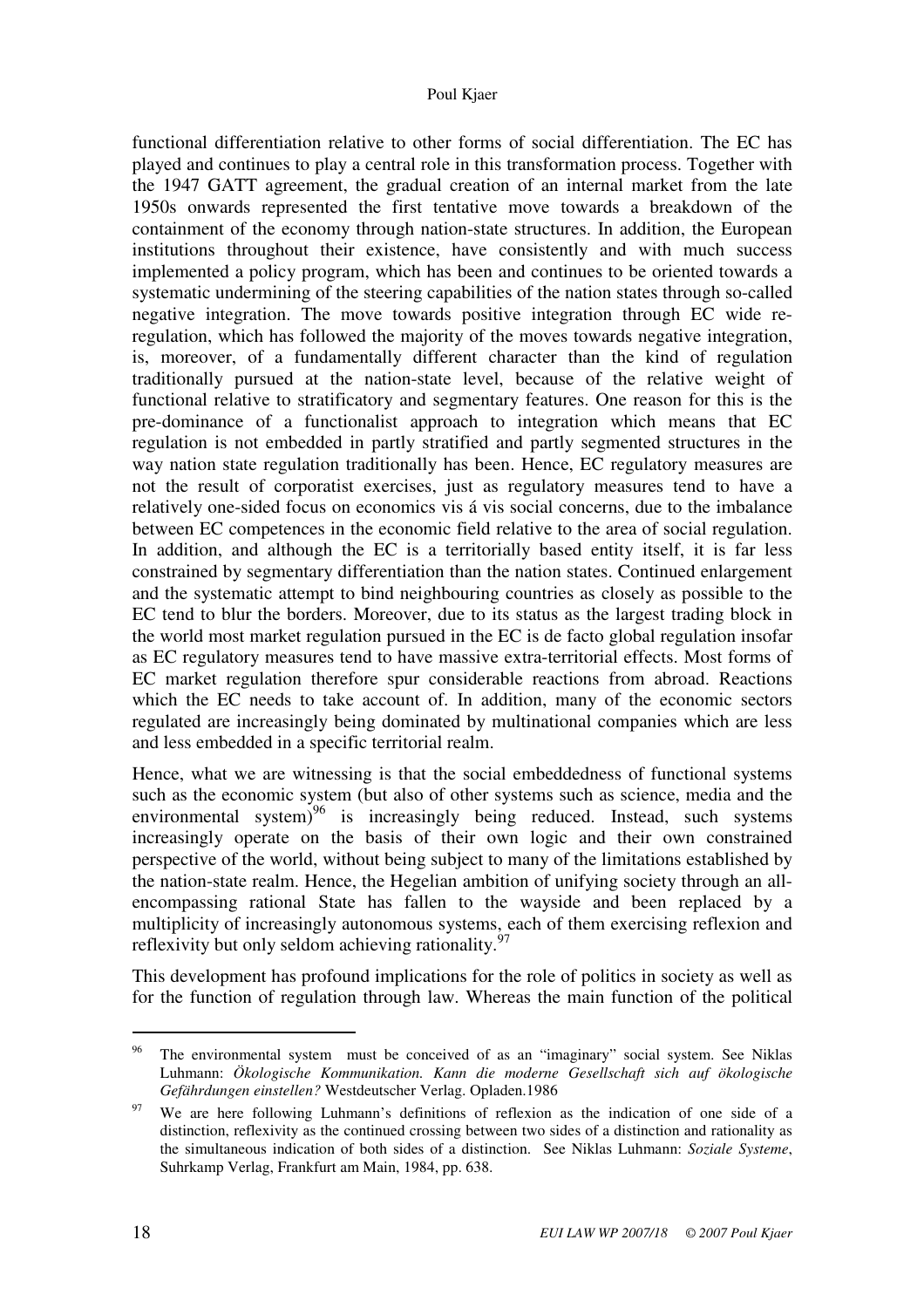system in Hegelian times was to ensure that society could be conceived of as an organism, its central function is increasingly becoming that of a coordinator and arbitrator, whose main function is to ensure a balance between different social systems rather than forging substantial unity. A balance which is aimed at minimizing asymmetries and colonizing tendencies among the functionally differentiated spheres. The political system can therefore be seen as a partial system itself, which fulfils the function of ensuring a limited coordination of coordination. This again explains the increased tendency of the political system to deploy means other than collectively binding decisions adopted through legislative processes in the exercise of its functions, since – in many instances – more micro-oriented means are more suitable for achieving coordination. Hence, the political system no longer exclusively opts for hard law as a regulatory instrument, thereby providing a challenge to the legal system and the way it has traditionally sought to stabilize normative expectations.

The development described is unfolding with different intensity within different parts of society. The area of risk regulation is probably the area where this development has advanced the most, since risks by their very nature tend to transverse stratificatory and segmentary borders. In addition, the increased focus on risks is, in the first place, closely connected with the massive increases in social complexity and contingency which provide the structural basis from which functional differentiation has emerged. It is therefore not surprising that the policy process leading to REACH as well as the planned regulatory construction has strong functionally differentiated features.

## *8.2. Democracy*

At least in its liberal form democracy implies the ability of elected representatives to exercise decision-making power aimed at taking collectively binding decisions, while being subject to the <u>rule of law</u> within a (formal or material) constitutional framework. In this sense the co-decision procedure can be understood as a "quasi-democratic" procedure. "Quasi-democratic" because the law-making authority only partly lies with the EP due to the sharing of power with the Council and the Commissions monopoly on legislative initiatives. On the other hand, the legislative process leading to REACH was unfolded over an eight year within an elaborated procedural framework, allowing for an intense involvement of MS, EC institutions and private actors. In relation to private actors, it is also notable that the vast majority of the 6400 submissions, which the Commission received during its internet consultation, came from industry, trade unions and environmental NGO's, thereby indicating that non-state actors exercised a massive level of activity throughout the legislative process.

But even though REACH emerged from a relatively democratic process the outcome of the process also illustrates that the de facto influence which can be exercised through democratic procedures has its limitations. Instead of being the kind of revolution it is often described as,<sup>98</sup> REACH is instead the result of a long evolutionary development. A considerable part of the substantial changes introduced with REACH represents a mere update of legislation adopted from the 1960s onwards under the impression of new knowledge and increased technological capabilities of testing. Moreover, and as

<sup>98</sup> E.g. Candido Garcia Molynecx: IV. Chemicals, pp. 287-317, The Yearbook of European Environmental Law, vol. 6, Oxford University Press, 2006.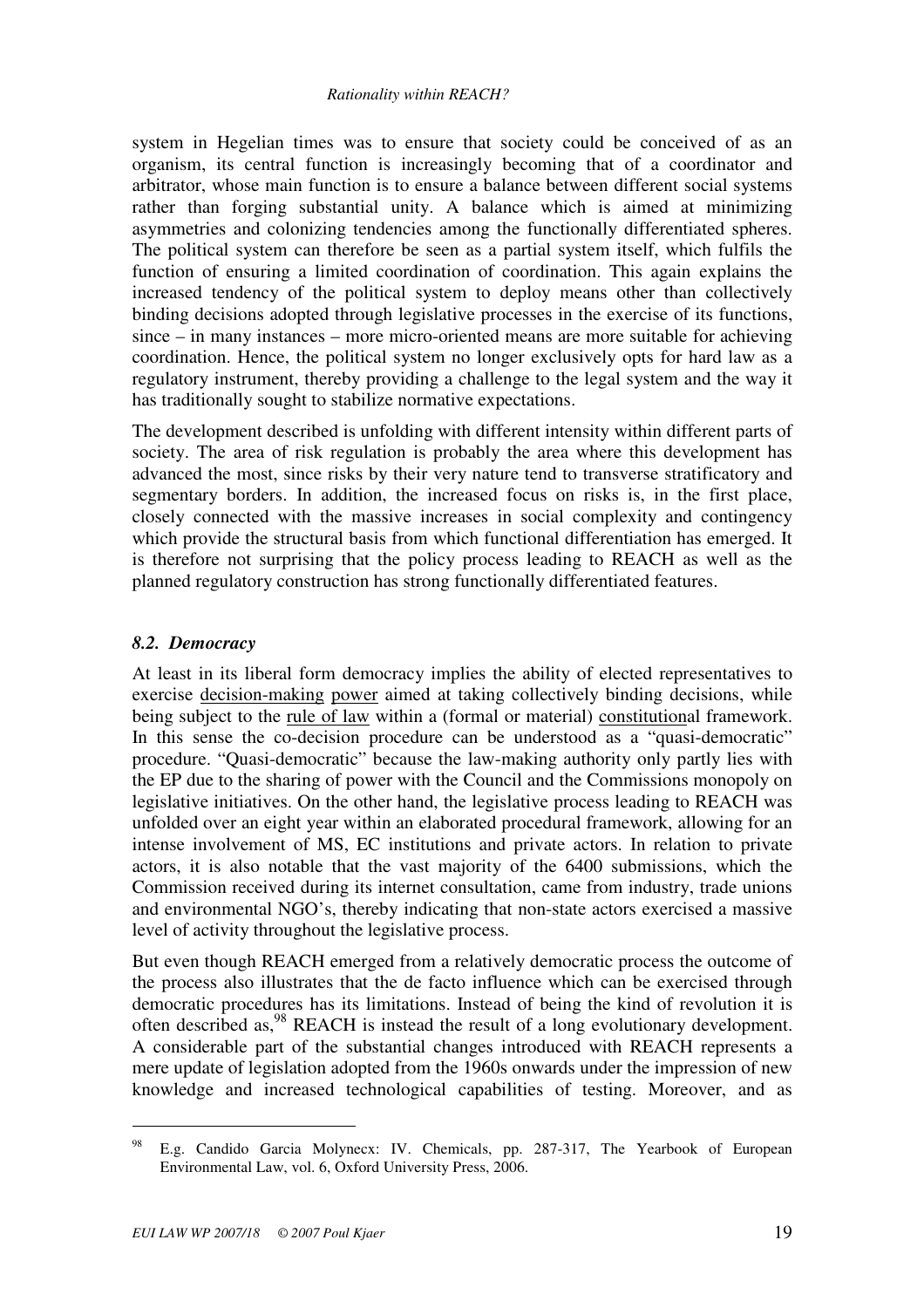previously noted, the principle of prior testing before placement on the market had already been introduced in 1981, and was, in principle, extended to all products in 1993. In that sense REACH is only – albeit quite drastically - speeding up the realization of an already agreed on policy objective. In addition, the precautionary principle, which is one of the central principles of REACH, was introduced as a general policy instrument with the ratification of the Maastricht Treaty in  $1993^{99}$  and has experienced a rapid expansion of its application since the publication of the Commission communication on its use in 2000.<sup>100</sup> Since then, the reversed burden of proof, one of the most important elements of REACH, has, moreover, been considered a generally accepted policy tool.<sup>101</sup> Hence, REACH is characterised by a considerable path dependency which considerably limits the scope of possible decisions. Instead the quasi-democratic policy process leading to REACH merely formalised and expanded the use of a number of regulatory principles which had already been incrementally introduced. However, it was not only the exercise of power through democratic procedures which was faced with certain limitations. The policy-making process of REACH illustrates that political power as such is subject to structural limitations insofar as the same limitations which curtailed democracy also curtailed the exercise of brute power politics. For example, the intervention by the Heads of State and Government from the leading MS, although considerably increasing the pressure on the proponents of the proposal, did not succeed in changing the fundamental principles on which the proposal was founded. Hence, not only the role of the democratically elected EP but also the role of the MS was far more reactive than proactive throughout the process, merely capable of facilitating or impeding the process but not capable of introducing fundamental changes to the central principles on which the proposal was founded.

Moreover, the main line of conflict seems to have developed along functional lines rather than being a conflict between a supranational dimension, represented by the Commission and the EP, and, on the other hand, an intergovernmental dimension, represented by the MS acting within the Council and the European Council. The proposal was developed by DG Environment and was supported by MS environmental ministers and by the EP Environmental Committee. As noted, the ministers and the MEPs, moreover, called for stronger safety requirements than originally envisaged by the Commission. The proposal also got strong support from environmental NGO's. Hence, a surprising consensus existed among those involved in the social realm of environmental and health protection irrespectively of their institutional affiliation. In other words, as long as the policy process unfolded only within the environmental dimension of the EC reaching agreement was fairly easy. The proposal only faced substantial resistance fairly late in the policy-making process when the economic dimension of the EC, represented by industry, the Competitiveness Council, the EP Committee on Industry and Trade and DG Enterprise became aware of the potential impact on the economic sphere. As a policy proposal, which was developed within the environmental dimension of the EC, it is likely that it was "naturally biased" in the

<sup>&</sup>lt;sup>99</sup> Article 174 EC. See also Veerle Heyvaert: Guidance Without Constraint: Assessing the Impact of the Precautionary Principle on the European Community's Chemicals Policy, pp. 27-60, The Yearbook of European Environmental Law vol. 6, Oxford University Press, 2006.

<sup>&</sup>lt;sup>100</sup> Commission Communication on the Precautionary Principle COM (2000)1 Final, 2 February 2000.

<sup>&</sup>lt;sup>101</sup> Commission Communication on the Precautionary Principle COM (2000)1 Final, 2 February 2000, p. 21.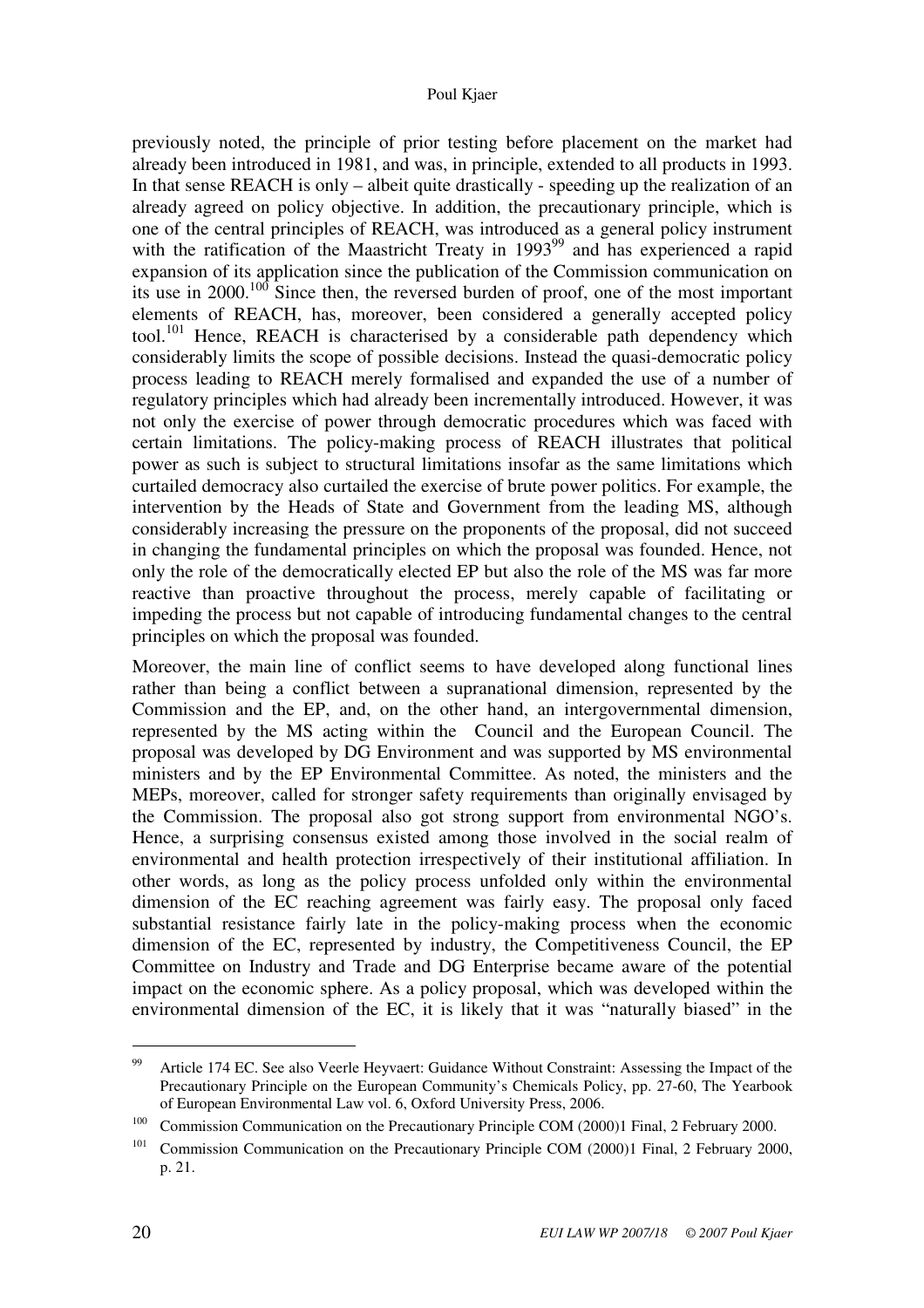sense that it did not take "extra-systemic" impacts into account but merely focused on environmental concerns. It is therefore not surprising that successively it was watered down in the latter half of the policy-making process insofar as this part of the process mainly focused on minimizing the effect on other social spheres, and in this particular case especially the economic sphere. Hence, behind the objective of taking a collectively binding decision, the substantial function of the process was to ensure coordination and balancing of the environmental and the economic sphere of society and to regulate their reciprocal impact in relation to chemicals. It is exactly this objective which the regulation seeks to materialise through the principle that the highest possible environmental and health standards should be imposed as long as such requirements do not undermine core elements of the economic viability of the chemicals sector.

Since the cleavage between different functionally differentiated spheres was the main line of conflict, the question of which competences should be transferred to the Community and which should remain in the hands of the MS remained a secondary issue. Instead the main competence clashes also followed the differentiation between environmental and economic perspectives. Hence, it was not a clash which followed the logic inherent in the institutional structure of the Community as embodied in the concept of the institutional balance.<sup>102</sup> Rather the clash unfolded along lines which ran transversal to the EC's institutional balance. In the EP the clash was between the Committee of Environment and the Committee of Industry and Trade. As already noted, both argued that they should be the leading committee, and the position taken by the EP was nothing but a compromise between the two Committees. Within the Commission DG Environment and DG Enterprise clashed continuously on similar accounts. A central question was which Directorate General the Agency should refer to when up and running. DG Enterprise emerged as the winner of that dogfight. In the Council the clashes between the Environmental Council and the Competitiveness Council were additionally numerous. This triggered the intervention of the European Council. As the buck stopped there the Heads of State and Government were forced to indicate to the Council what the appropriate balance between environmental and economic concerns should be. Also in this case the outcome was a carefully developed equilibrium between economic and environmental perspectives.

The outcome of the legislative process was a collectively binding decision. But in contrast to, for example a Luhmannian perspective,  $103$  the claim that this decision was legitimate was not merely derived from the elaborated procedural framework (in this case the co-decision procedure). On the other hand, the main source of legitimacy was not derived from a reference to a metaphysical concept of the sovereign people, in the Kantian, or Hegelian sense. Instead the main source of legitimacy was derived from the functional differentiation of the policy process. The functional differentiation of the policy process allowed the environmental dimension to develop an ideal type policy proposal which enjoyed widespread support among those concerned with environmental concerns. In the latter half of the process this policy proposal was then adjusted in order to incorporate perspectives derived from the economic sphere in order to minimize the

<sup>&</sup>lt;sup>102</sup> Thereby illustrating the problems inherent in a concept of institutional balance which is not based on functional differentiation.

<sup>103</sup> E.g. Niklas Luhmann: Legitimation durch Verfahren, Neuwied, Luchterhand, 1978.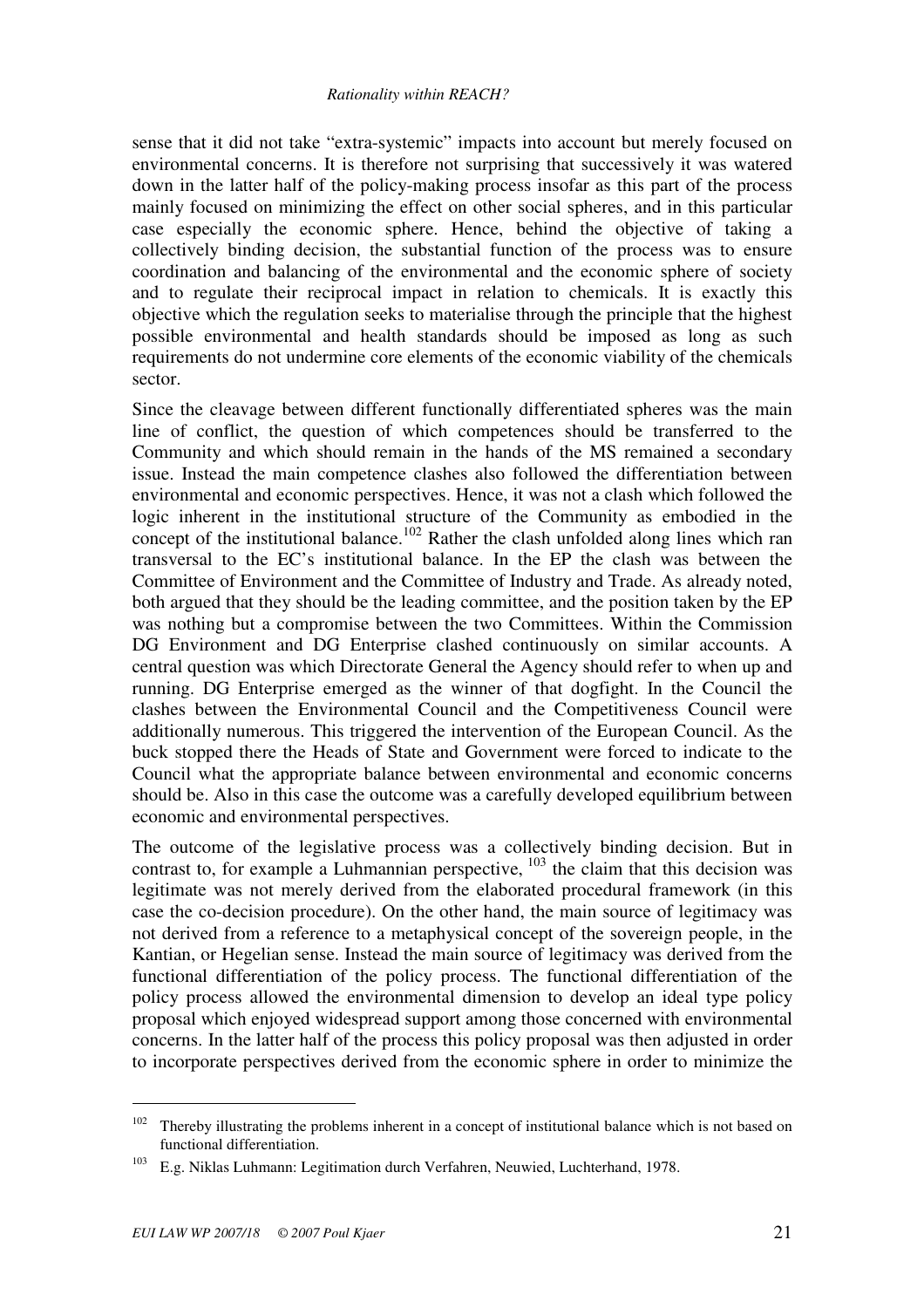#### Poul Kjaer

negative impact of the proposal on this same sphere. In this particular case the political dimension of the EU system was therefore merely acting as a kind of arbitration board between different institutional structures which acted as advocates of the economic and environmental spheres of society. Hence, any evaluation of the legitimacy of the legislative process should be developed through an assessment of the degree of concordance achieved between the perspectives of both societal spheres.

## *8.3. Proceduralisation*

The legal infrastructure of REACH provides numerous recourses to administrative law provisions such as participation, transparency and review requirements in order to provide the regulatory framework with certain legitimacy. But behind these legal safeguards functional differentiation plays a crucial role in the way the REACH system is envisaged to operate in practice and in the way its legitimacy is being constructed. This is the case because the comprehensive procedural infrastructure of REACH is oriented towards the upholding of functional differentiation and the regulation of the mutual impact of different functional systems. Essentially, the regulation binds together five different functional systems, namely science, environment, health, and the economic and political systems within a legal frame. The function of the legal system in relation to REACH can therefore be seen as ensuring the stability and operability of a multiversal bundle of structural couplings at the same time as asymmetric relations between the systems involved are being reduced as much as possible.<sup>104</sup>

The legal infrastructure for risk assessment is laid down in the registration and evaluation procedures. The former procedure is largely oriented towards the private sphere, envisaging the conduct of safety assessments by registrants. The latter is mainly oriented towards the public sphere insofar as it regulates the evaluation of substances by competent MS authorities on the basis of the safety assessments provided by registrants. In spite of this distinction both procedures are subsumed under the perspective of science since the objective is to scientifically assess the substances in question. So even though the private/public distinction, which is derived from the classical State/society distinction, remains reasonably valid from an organizational perspective, the risk assessment process is framed through a logic of science which transverses the distinction. Hence, the specific language and modes or argumentation of science will be applied and act as an overlay on both sides of the private/public distinction. However, the final decision under the evaluation procedure resides with the MSC and in the case of dispute between MS with Comitology. Hence, the procedures enable a transfer of issues from the realm of science and into the "political-administration" of the MSC and Comitology.

The authorisation and the restriction procedures are aimed at ensuring appropriate risk management. As noted earlier on, general authorisations concerning the inclusion or exclusion of substances falling under the regulation foresee that the MSC will provide a unanimous opinion followed by referral of the final decision to the Commission acting under the comitology procedure with scrutiny. In the case of disagreement within the MSC Comitology also has the last say, although the decision will then be taken under

<sup>&</sup>lt;sup>104</sup> For the concept of asymmetry see Poul Kjaer: Systems in Context: On the Outcome of the Habermas/Luhmann-debate, pp. 66-77, Ancilla Iuris, (www.anci.ch), 2006, pp. 75.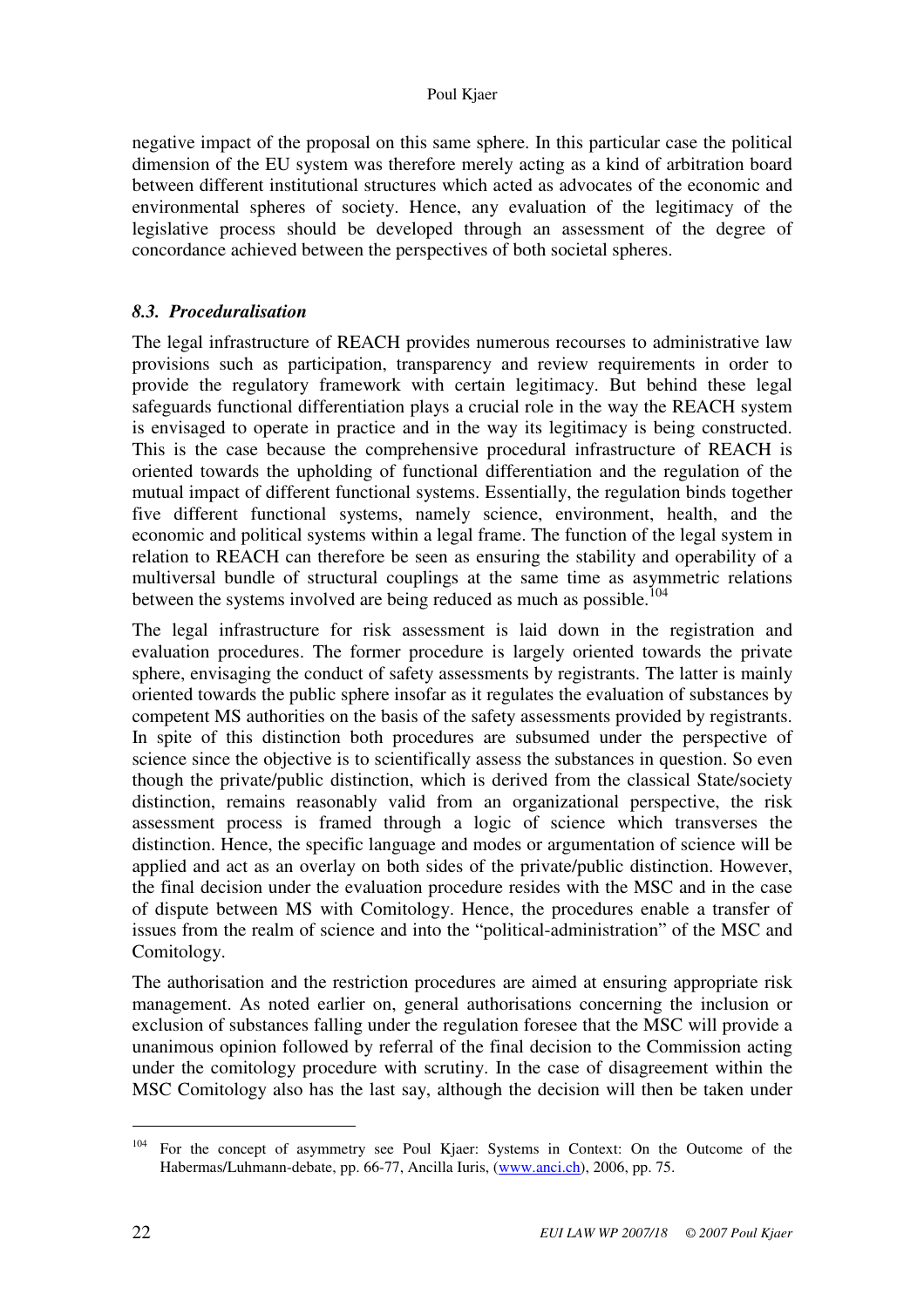the regulatory procedure. In both cases the procedure, however, also enables a transfer of the dossier in question from the realm of science and into the political-administrative realm of Comitology.

In relation to specific authorisations the procedural chain foresees that the dossiers being prepared within the realm of science are transferred to an analogous structure where the CfRA and the CfSEA in separate but simultaneous processes will assess the dossiers in question on the basis of their different perspectives, namely the environmental (and health) perspective(s) and the economic perspective. If the outcomes of the analogous processes happen to converge the issue is clear and is likely to be subject to a rubberstamp decision by the Commission, which will act on the basis of the advisory comitology procedure. In the case of a difference of opinion between the CfRA and CfSEA the Commission can still act, although under very specific limitations. Hence, in case of divergent opinions the Commission and Comitology will act as a political body entrusted with taking a political decision. Also in this case the legal framework is therefore intended to ensure a transfer of dossiers from the realm of science over the intermediary realm of environment and economics to a more politicised sphere.

Concerning the restriction procedure the formal right of initiative resides in the Commission acting under the advisory procedure. Hence, the starting point is the political-administrative realm. The procedure, however, foresees that the CfRA and the CfSEA shall confirm that the proposed actions are in conformity with the general provisions before being referred back to the Commission taking a final decision on the regulatory procedure with scrutiny.

Hence, the commonality of the different procedures is that they enable a transfer of issues from one societal sphere to another and that the political administration of Comitology has the final word. The question of legitimacy is therefore reduced to an evaluation of the ability of the foreseen legal infrastructure to ensure that the perspectives emerging from different societal spheres are in concordance. Or to put it differently: That the legal infrastructure can achieve rationality in the sense that the different perspectives of science, environment, health, economics and politics converge. Taking the complexity of the issues and the multitude of perspectives into consideration constant convergence is an unlikely outcome. Hence, concordance is only likely to take place momentarily and in relation to specific dossiers. But in addition the idea of rationality through convergence will act as a regulatory idea, which is embedded in the self-understanding of regulatory structure, thereby orienting the system towards the function of systematically reducing the gap between the different perspectives. Apart from the classical input/output distinction, the process itself is therefore envisaged to be a central source of legitimacy, thereby addressing an issue which all autonomous structures are faced with, namely the demand for self-legitimation.

The focus on the process itself also, however, has consequences for the concept of rationality which the system refers to. This is the case because the strategic dimension of rationality, which often guides the distinction between input and output legitimacy due to its recourse to a concept of affected interests, is complemented by a stronger emphasis on the time dimension of rationality. This is likely to enable the system to continuously increase its reflexivity through new knowledge and to revise former positions, thereby producing a structural basis for convergence. In addition, the striving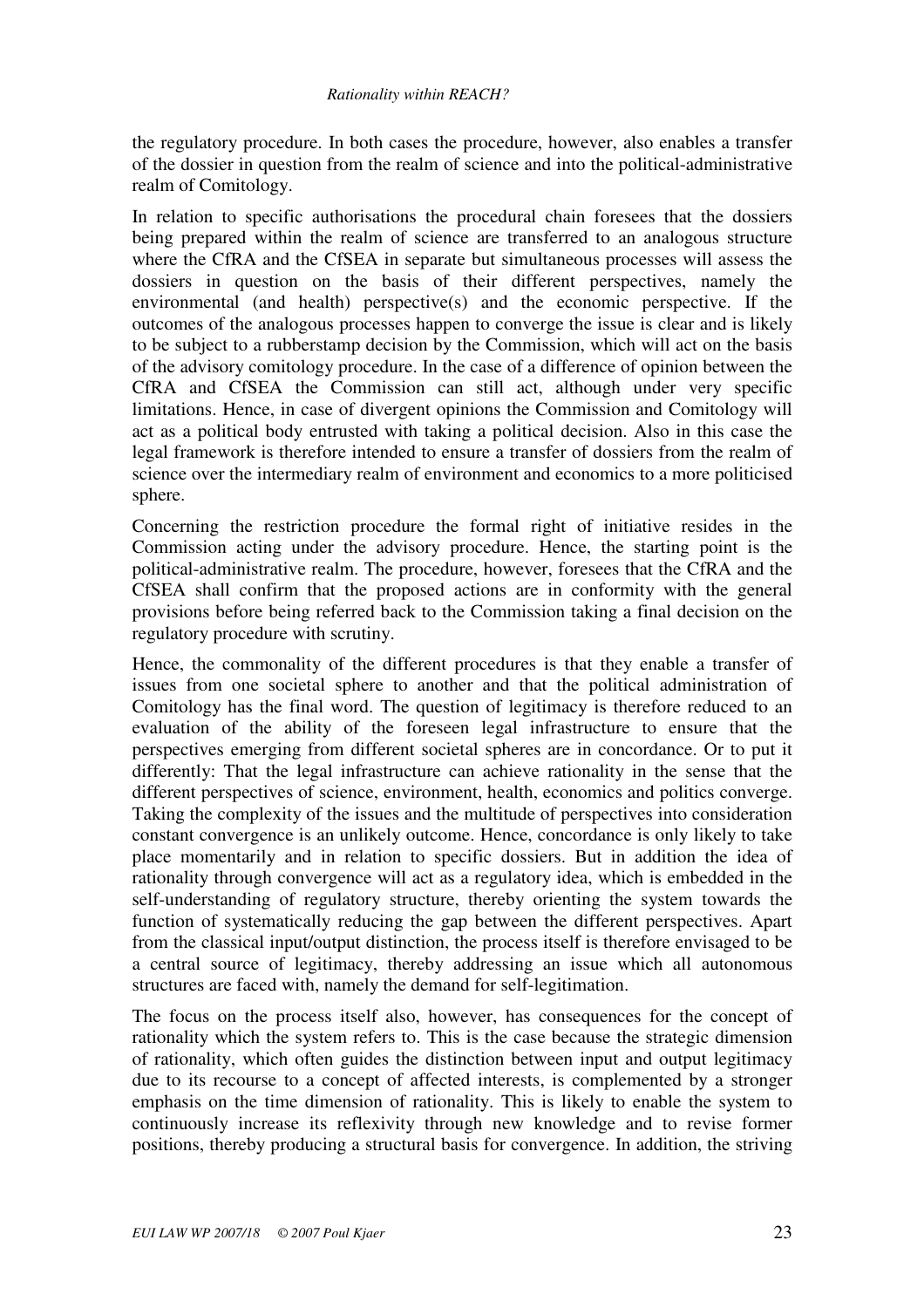for convergence between different social systems in itself emphases the importance of the social dimension of rationality. Hence the regulatory framework is directly oriented towards a balancing of the strategic dimension of rationality through an "uploading" of the social and the time dimensions of rationality.

An additional issue in relation to the legitimacy of the planned structure is the recourse to the political administration of Comitology and its function as an arbitrator who, apart from formally being the last step in the decision-making process, also strikes the balance in case of divergence. A central point of dispute will therefore remain of whether the comitology system is a legitimate institutional form for exercising such a political function, thereby re-casting the questions originally raised by Joerges and Neyer.

## *8.4. Deliberation*

In the academic literature, deliberation is a disputed concept and it might not be helpful to recast the debate between proponents and opponents one more time. Irrespectively of the disputed coherency of the concept, it can, however, be argued that the REACH regulation more or less consciously refers to the concept of deliberation. This is particularly the case in relation to the way the committees are legally framed. Not only are members obliged not to take any instructions, but the regulation directly stresses the importance of reaching unanimity. In addition, as dissent will include the publication of divergent positions and in most cases also a referral of decisions upstream in the procedural chain, the committees are likely to have a strong incentive to reach agreement. This incentive is further reinforced by the obligation of the committees to provide opinions within specific time limits, thereby putting members under a moderate but constant pressure for reaching agreement. Hence, the legal structure of the committees is constructed in such a manner that consensus oriented norms are likely to become stronger features than otherwise would be the case. Whether this will suffice in order to ensure that deliberation also becomes the dominant feature is, however, an open question which will need to be the subject of detailed empirical studies.

Especially in relation to the CfRA and the CfSEA other features will, moreover, provide a structural basis which is likely to facilitate agreement. These features are derived from the strong functionally differentiated character of the committees and the strong reliance on expertise. These two elements are likely to ensure that members will possess a common knowledge base and a shared perspective on how the issues in question should be addressed. In the case of the absence of a shared frame the working process itself is likely to create such a frame in the sense that a continued repetition of procedurally framed activities is likely to produce a common "lifeworld", in the form of a shared and condensed reservoir of knowledge which the participants can draw upon in their problem-solving endeavour.<sup>105</sup>

Rather than Habermas' concept of lifeworld we are here referring to Luhmann's reformulated version of the concept, which enables a stronger focus on the time dimension through its recourse to the concept of reiteration. In contrast to Habermas' concept Luhmann's version is moreover applicable to bureaucratic structures. See Poul Kjaer: Systems in Context: On the Outcome of the Habermas/Luhmann-debate, pp. 66-77Ancilla Iuris, (www.anci.ch), 2006, pp. 69.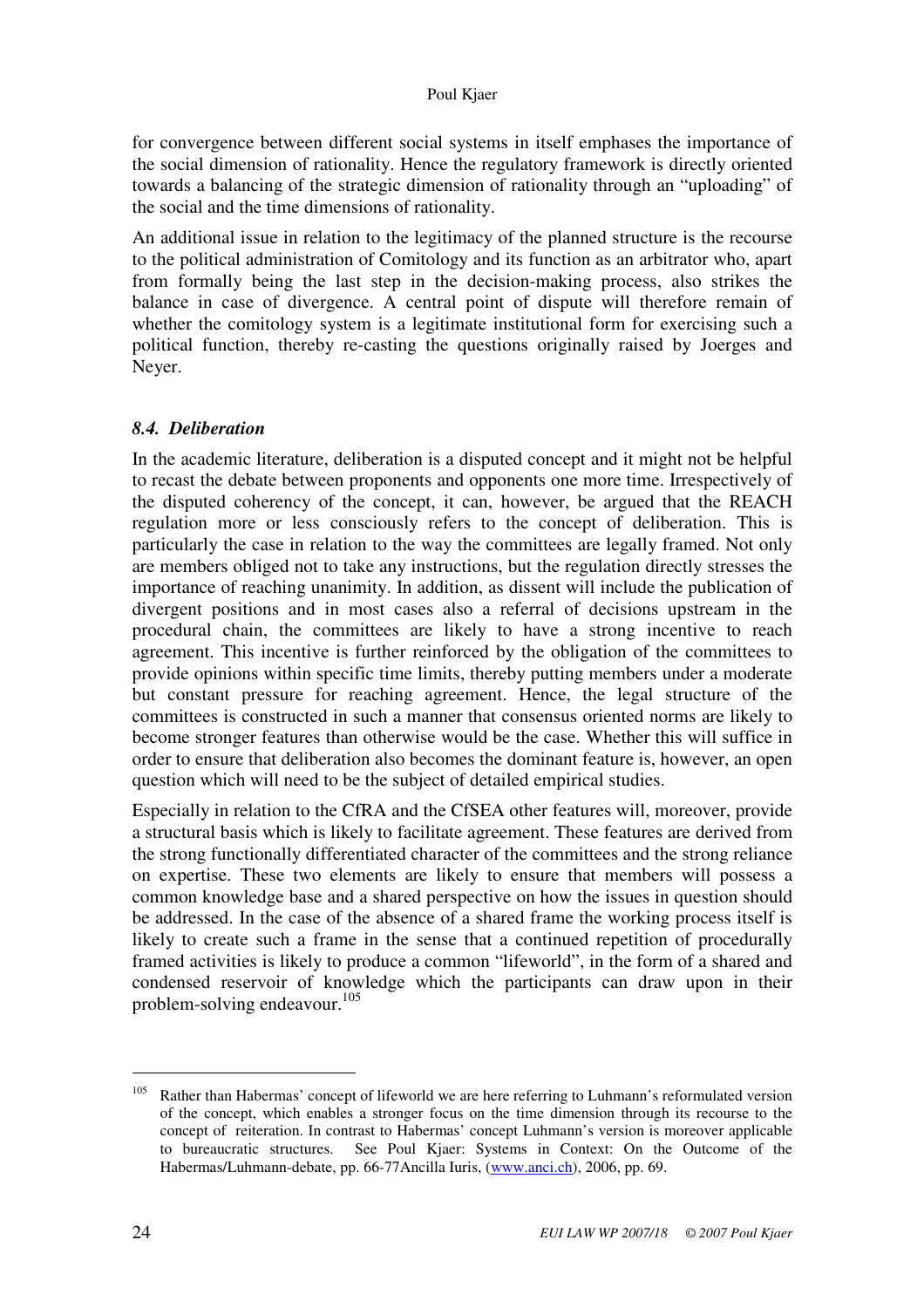Although sharing many of the features of the CfRA and the CfSE, the MSC and Comitology will operate in a more complex environment. Members of Comitology committees are likely to operate on mandates, thereby narrowing their manoeuvrability. Both the MSC and Comitology are likely to be more politicised than the CfRA and the CfSE, because of their function as balancers of different societal dimensions. At least in some cases, this function is likely to imply irreconcilable trade-offs and dilemmas where no optimal solution can be found. When confronted with such paradoxes the solution is likely to be found in the time dimension rather than in the social dimension insofar as such issues are likely to be contained through pragmatic ad-hoc solutions or de facto "non-decisions" which will be subject to review at a later date. Hence, the lower level of functional differentiation is therefore likely to somewhat reduce the deliberative potential within the MSC and the Comitology structures.

## **9. Contextualizing REACH**

Although one should be careful about extrapolating general insights from the specific case of chemicals regulation, a general insight deriving from this case is that any model developed in order to frame the European integration process needs to take the reality and the need of functional differentiation into account. Hence, neither classical intergovernmental nor supranational theories or any variant in-between them are capable of grasping the essential line of conflict because they are based on the assumption of the primacy of segmentary differentiation. Hence, it possible to reject such theories because they remain based on methodological nationalism.<sup>106</sup>

The case of chemicals policy, which obviously is not fully representative since it falls under co-decision and hence represents one of the most "mature" policy areas in terms of integration, indicates, however, that segmentary differentiation, although still relevant, is not the most important form of differentiation. Rather the focus on functionally differentiated structures running transversal to the intergovernmental/supranational distinction should be increased since the main clashes of rationalities do not seem to emerge from vertical clashes between the MS and Brussels or between different social clashes but rather from the continued need to coordinate and balance highly dynamic horizontal processes which are being reproduced within different functionally delineated areas of society.

An adequate model of the EU should therefore systematically address the reality of functional differentiation. Like national parliaments the EP is characterised by three features: Segmentary differentiation on the basis of the constituencies and national affiliation of members; the distinction between left and right which traditionally was derived from a stratificatory concept of social class; and through functional differentiation between committees. In contrast to national parliaments the latter feature, however, plays a far stronger - one could argue even the decisive role - in the EP. Any

<sup>106</sup> Michael Zürn: *Politik in der postnationalen Konstellation. Über das Elend des methodologischen Nationalismus*, pp. 181-204 in Christine Landfried (Hrsg.): *Politik in einer entgrenzten Welt*.Verlag Wissenschaft und Politik. Köln. 2001.